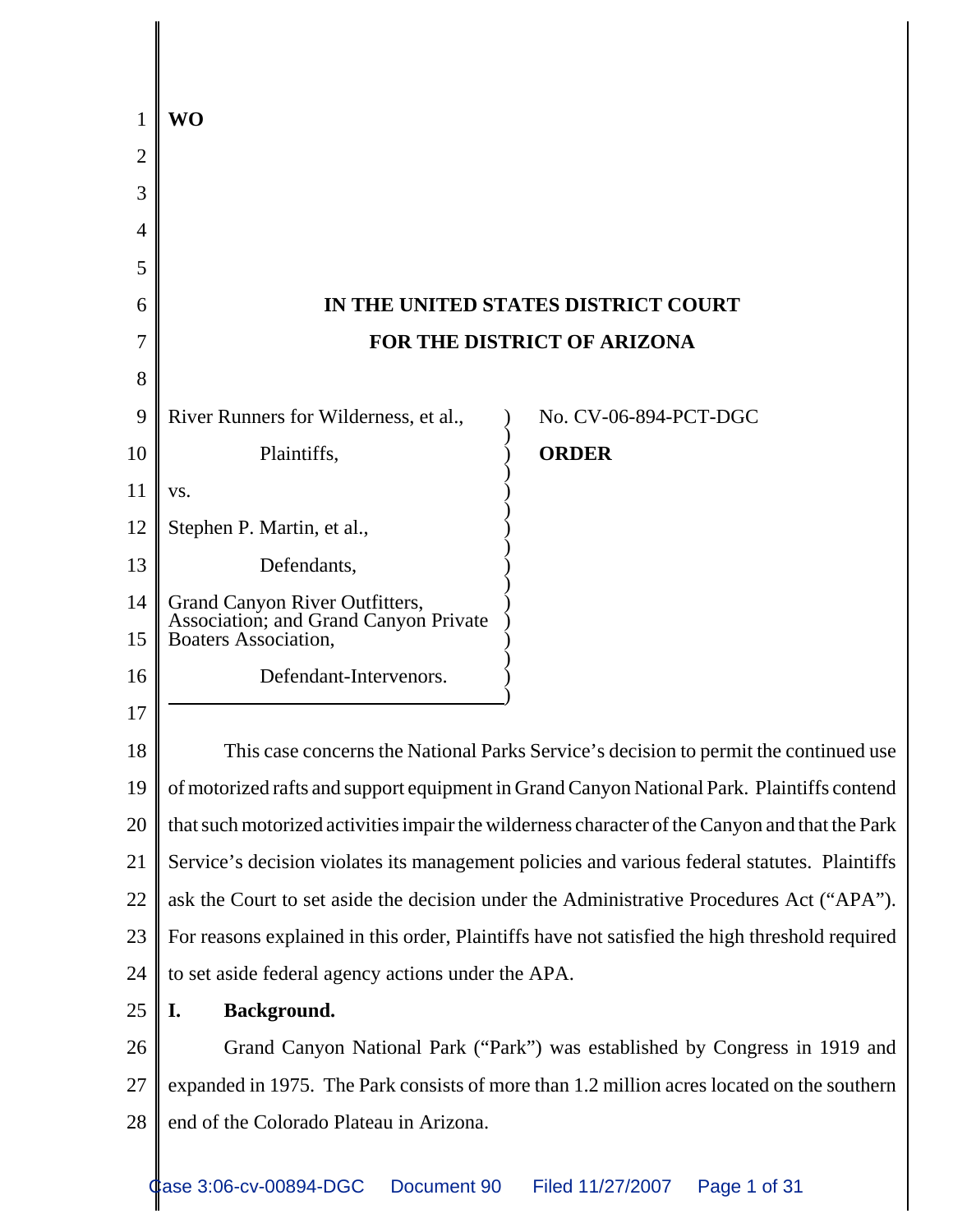1 2 3 4 5 6 7 8 The Park includes a 277-mile stretch of the Colorado River referred to in this order as the "Colorado River Corridor" or the "Corridor." The Park Service regulates the Colorado River Corridor through a periodically-revised Colorado River Management Plan ("CRMP"). In November of 2005, the Park Service issued a Final Environmental Impact Statement ("FEIS") for the 2006 CRMP. On February 17, 2006, the Park Service issued a Record of Decision ("ROD") that adopted and approved the 2006 CRMP. The 2006 CRMP permits the continued use of motorized rafts, generators, and helicopters in the Colorado River Corridor.

9 10 11 12 13 14 15 16 17 18 19 20 Plaintiffs River Runners for Wilderness, Rock the Earth, Wilderness Watch, and Living Rivers constitute "a coalition of organizations committed to protecting and restoring the Grand Canyon's wilderness character and unique natural resources and ensuring fair and equitable access to such resources[.]" Dkt. #1 at 3. Plaintiffs filed this action against the Park Service and various individual Defendants.<sup>1</sup> The Court subsequently permitted two private organizations to intervene in the action – Grand Canyon River Outfitters Association ("GCROA"), which consists of commercial operators of motorized and non-motorized rafts in the Colorado River Corridor, and Grand Canyon Private Boaters Association ("GCPBA"), which consists of private rafters and kayakers of the Corridor (collectively, "Intervenors"). Following exchanges of information and compilation of the administrative record, Plaintiffs, Defendants, and Intervenors all filed motions for summary judgment. Dkt. ##55, 62, 64, and 67. The Court held oral argument on October, 26, 2007.

21

## **A. Park Service Management of the Colorado River Corridor.**

22 23 24 The waters of the Colorado River originate in the mountains of Colorado, Wyoming, and Utah and run 1,450 miles to the Gulf of California. The Colorado is the longest and largest river in the Southwestern United States. Once in the Grand Canyon, the river flows

<sup>26</sup> 27 28 <sup>1</sup> The named individual Defendants include Joseph F. Alston, superintendent of the Park; Fran Mainella, director of the Park Service; Gale Norton, Secretary of the United States Department of the Interior; the Department of the Interior; Paul K. Charlton, former United States Attorney for Arizona; and Alberto R. Gonzales, former Attorney General.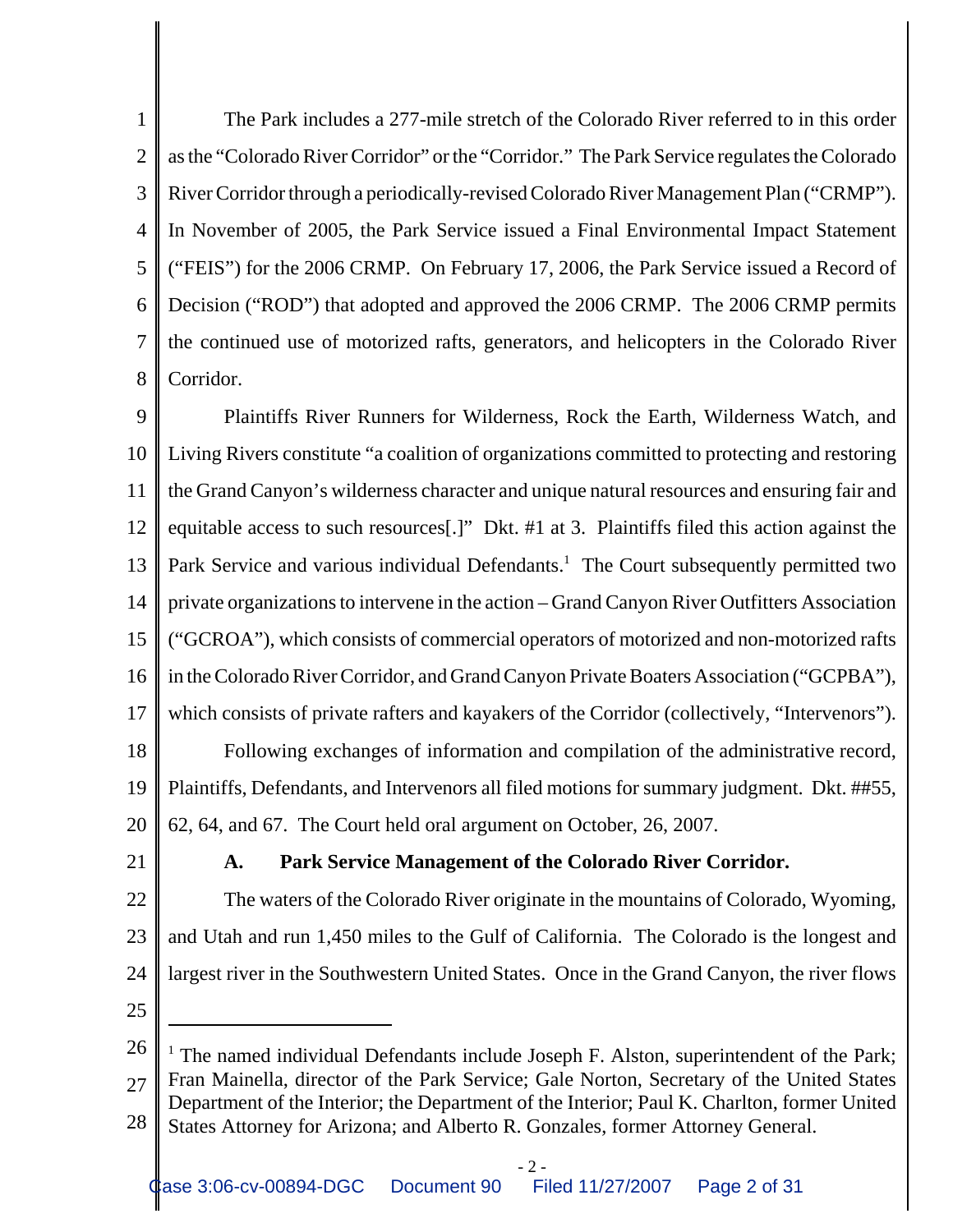1 2 3 4 5 6 7 some 4,000 to 6,000 feet below the rim of the Canyon through cliffs, spires, pyramids, and successive escarpments of colored stone. Access to the bottom of the Grand Canyon can be gained only by hiking, riding mules, or floating the river. Those floating the river typically do so in motor-powered rubber rafts, oar- or paddle-powered rubber rafts, oar-powered dories, or kayaks. Floating the river through the Grand Canyon is considered one of America's great outdoor adventures and includes some of the largest white-water rapids in the United States.<sup>2</sup>

8 9 10 11 12 13 14 15 16 17 18 19 Use of the Colorado River Corridor increased substantially after Glen Canyon Dam was completed in 1963 and produced a relatively steady flow through the Canyon. Because of this increased use, the Park Service initiated a series of river planning and management efforts, culminating in a December 1972 River Use Plan. SAR 000712.<sup>3</sup> The plan concluded that "motorized craft should be phased-out of use in the Grand Canyon." SAR 000721, 000705. The plan also concluded that 89,000 commercial user days and 7,600 noncommercial user days would be allocated for the 1973 season (SAR 000706, 000707), but that commercial use would be scaled down to  $55,000$  user days by 1977 (SAR 000705).<sup>4</sup> A 1973 Draft Environmental Impact Statement concluded that "[t]he use of motors . . . should be eliminated as soon as possible from the river environment" and that "[t]he propose[d] elimination of motorized trips will . . . hav[e] a positive environmental impact." SAR 000917, 000929.

20

- 24 <sup>3</sup>"AR" refers to the Administrative Record (Dkt. #41) and "SAR" to the Supplemental Administrative Record (Dkt. #42). The Court will cite to Bates numbers to identify pages.
- 25

26 27 28 <sup>4"</sup>A 'user day' is calculated by multiplying the number of passengers by the number of days. (A 'day' is defined as any portion of a 24-hour day.) For example, if the [permit] holder has two clients on a two day trip, this would equal four user days." National Parks Service, How a Commercial Use Authorization Works, https://cms.imr.nps.gov/bibe/parkmgmt/cua -operations.htm (last updated June 9, 2007).

<sup>21</sup> 22 23 <sup>2</sup>When recently asked to identify the "adventure trip of a lifetime," more readers of Outside magazine chose rafting the Grand Canyon than any other adventure. *See* Thanks for Sharing, Outside, Nov. 2007 at 124.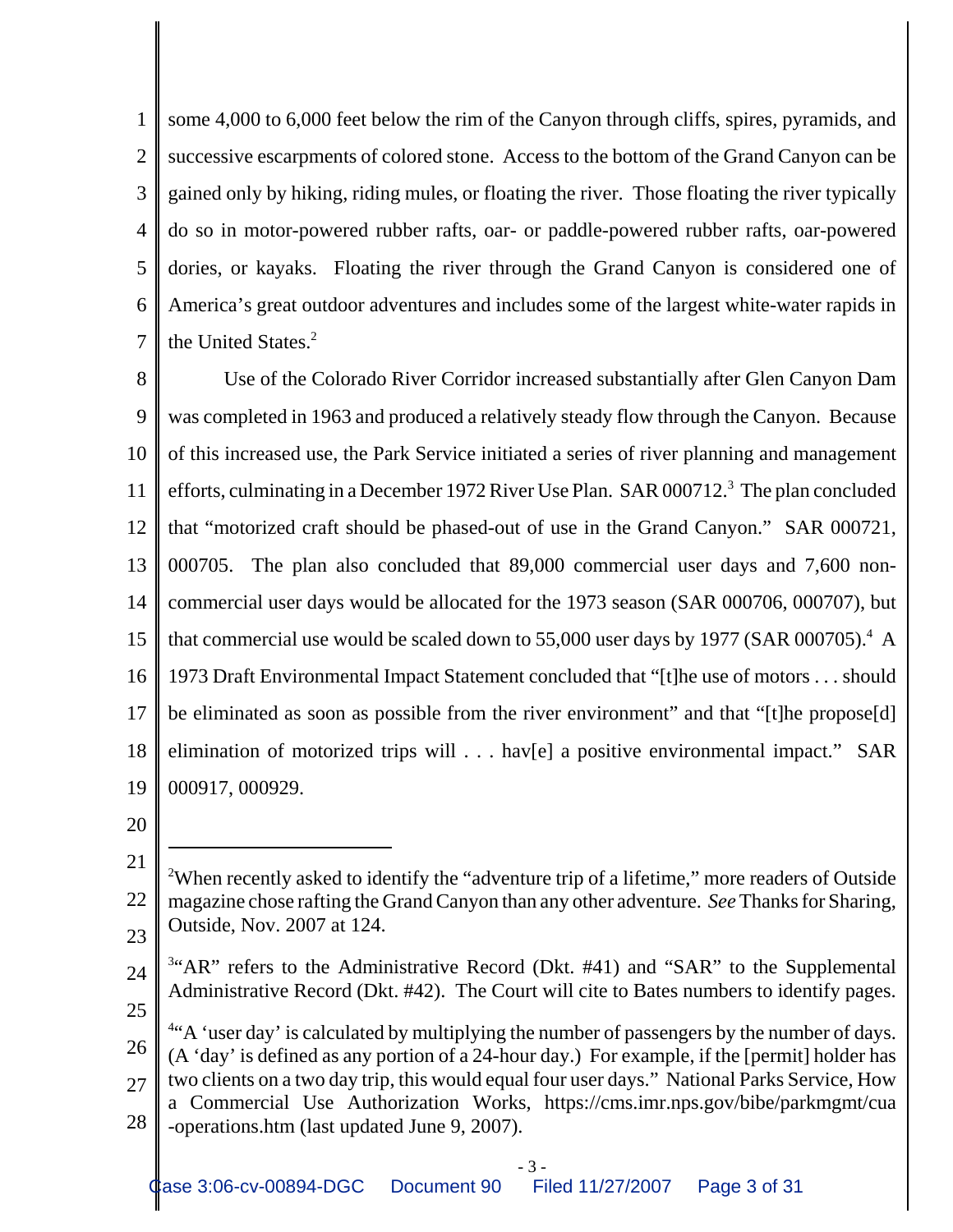1 2 3 4 5 6 7 8 9 The Park Service initiated a Colorado River Research Program in 1974 to examine, among other things, the impact of motorized activities on the river. SAR 003717, 003721. In September of 1977, the Park Service issued a document suggesting that "the use of motors is contrary to established health and safety standards" and again opining that the "use of motorized craft should be eliminated." SAR 003728. The document noted that "[n]onmotorized travel is more compatible with wilderness experience" and that "[m]otor noise levels may have adverse effects on pilot performance, resulting in potential safety hazards." SAR 003749. The Park Service was unable, however, "to document [any] difference in numbers and degree of injuries between the two types of craft." *Id*.

10 11 12 13 14 15 16 In August of 1976, the Park Service issued a Master Plan for management of the Park. The Master Plan included an objective of "[l]imit[ing] mechanized access below the rims [of the Grand Canyon] to emergency and management use." SAR 002352. In February of 1977, the Park Service recommended that Congress designate over one million acres within the Park as wilderness. SAR 002680. The Park Service found that motorized use of the river "is inconsistent with the wilderness criteria of providing outstanding opportunities for solitude and for primitive and unconfined type of recreation." SAR 002711, 002723.

17 18 19 20 21 22 23 24 25 26 The Park Service released the first CRMP in December of 1979. SAR 005223- 005285. Use of motorized watercraft between Lees Ferry and Separation Canyon was to be phased out over a five-year period. SAR 005244. The 1979 CRMP stated that such a phaseout was consistent with "the objective of the [1976] Master Plan[,] corresponded with the park wilderness proposal," and was "based on the extensive Colorado River Research project for the Grand Canyon[.]" *Id*. The CRMP increased the allocated commercial user days from 89,000 per year to 115,500 and increased the allocated non-commercial user days from 7,600 to 54,450. SAR 005246. In September 1980, the Park Service proposed that the Colorado River Corridor be designated as "potential wilderness" and, once motorboat use was phasedout, as "wilderness." SR 005770.

27 28 Congress countermanded the 1979 CRMP in a 1981 appropriations bill for the Department of the Interior. The bill prohibited the use of appropriated funds "for the

- 4 -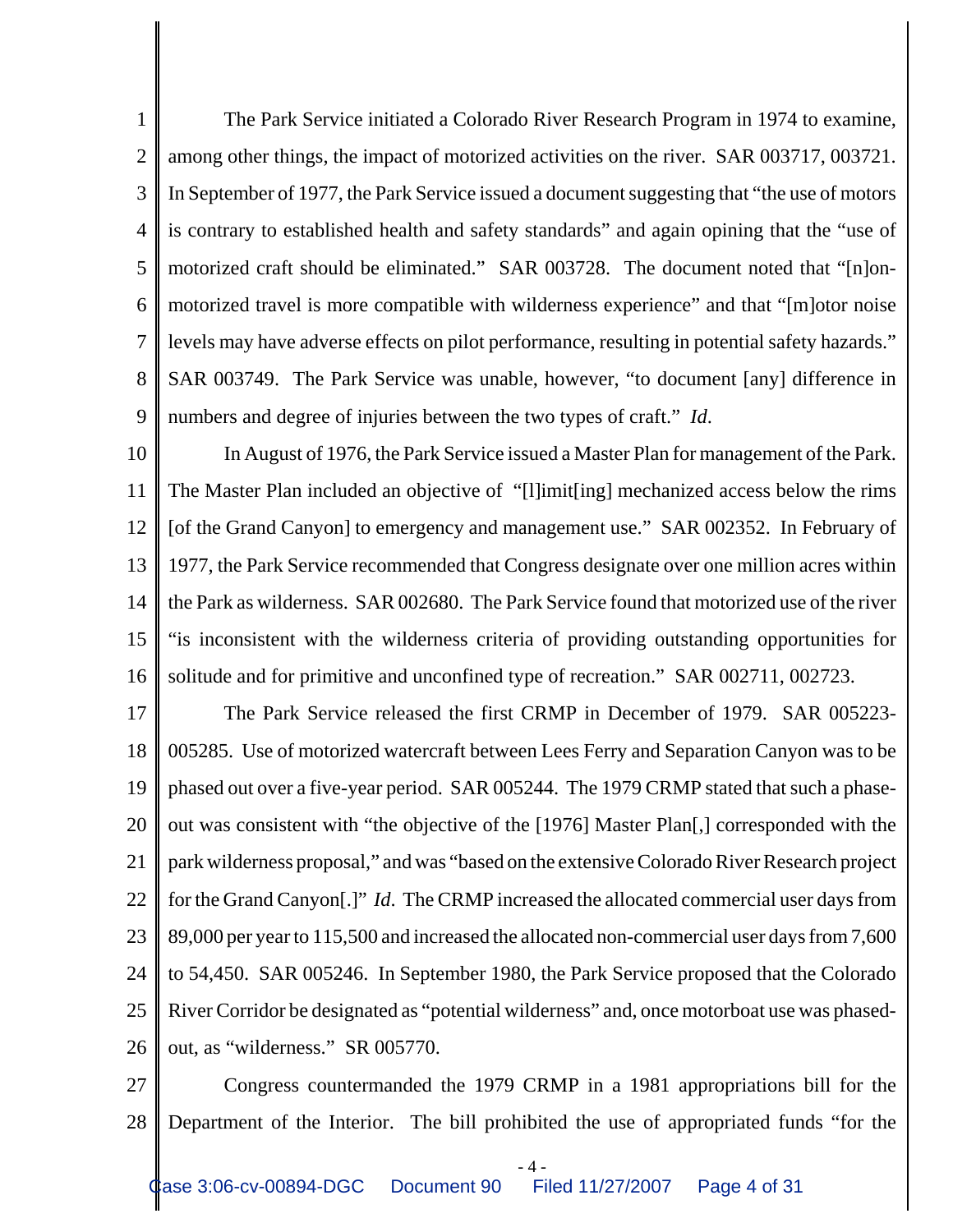1 2 3 4 5 6 7 8 9 implementation of any management plan for the Colorado River within the [Park] which reduces the number of user days or passenger-launches for commercial motorized watercraft excursions[.]" SAR 005896. Members of Congress sent a letter to the Park Service expressing their "wish that the [1979 CRMP] be amended . . . to accommodate the 1978 level and pattern of commercial, motorized watercraft access while at the same time protecting . . . the increased non-commercial allocation which the plan provides." SAR 005901. The Park Service subsequently revised the 1979 CRMP to "retain[] motorized use and the increase in user-days that had been intended as compensation for the phase-out of motors, resulting in more motorized use of the river." AR 104602.

- 10 11 12 The Park Service issued a second CRMP in 1989. The 1989 CRMP was similar to the revised 1979 CRMP. It included the same allocation of user days for commercial and non-commercial boaters, but increased the number of non-commercial launches. AR 000863.
- 13 14 15 16 17 The Park Service's 1995 General Management Plan ("GMP") for the Park identified an objective of "provid[ing] a wilderness river experience on the Colorado River," but explained that "this objective will not affect decisions regarding the use of motorboats on the river." SAR 010142. Rather, the GMP stated that the 1989 CRMP would be revised and that the revised plan would address the use of motors. SAR 010188.
- 18

#### **B. The 2006 CRMP.**

19 20 21 22 23 24 25 26 Planning for the 2006 CRMP began in 1997 with the solicitation of public comments and a series of public workshops in Oregon, Utah, and Arizona. After this process was suspended and restarted following the filing of two lawsuits, the Park Service published in the Federal Register, on June 13, 2002, a notice of intent to prepare an environmental impact statement for a revised CRMP. Seven additional public meetings and stakeholder workshops were held in Colorado, Utah, Arizona, Nevada, Maryland, and California. More than one thousand people attended the meetings and the Park Service received more than 13,000 written submissions.

27 28 In the Fall of 2004, the Park Service released for public review a Draft Environmental Impact Statement ("DEIS") for the revised CRMP. The DEIS presented eight alternatives

- 5 -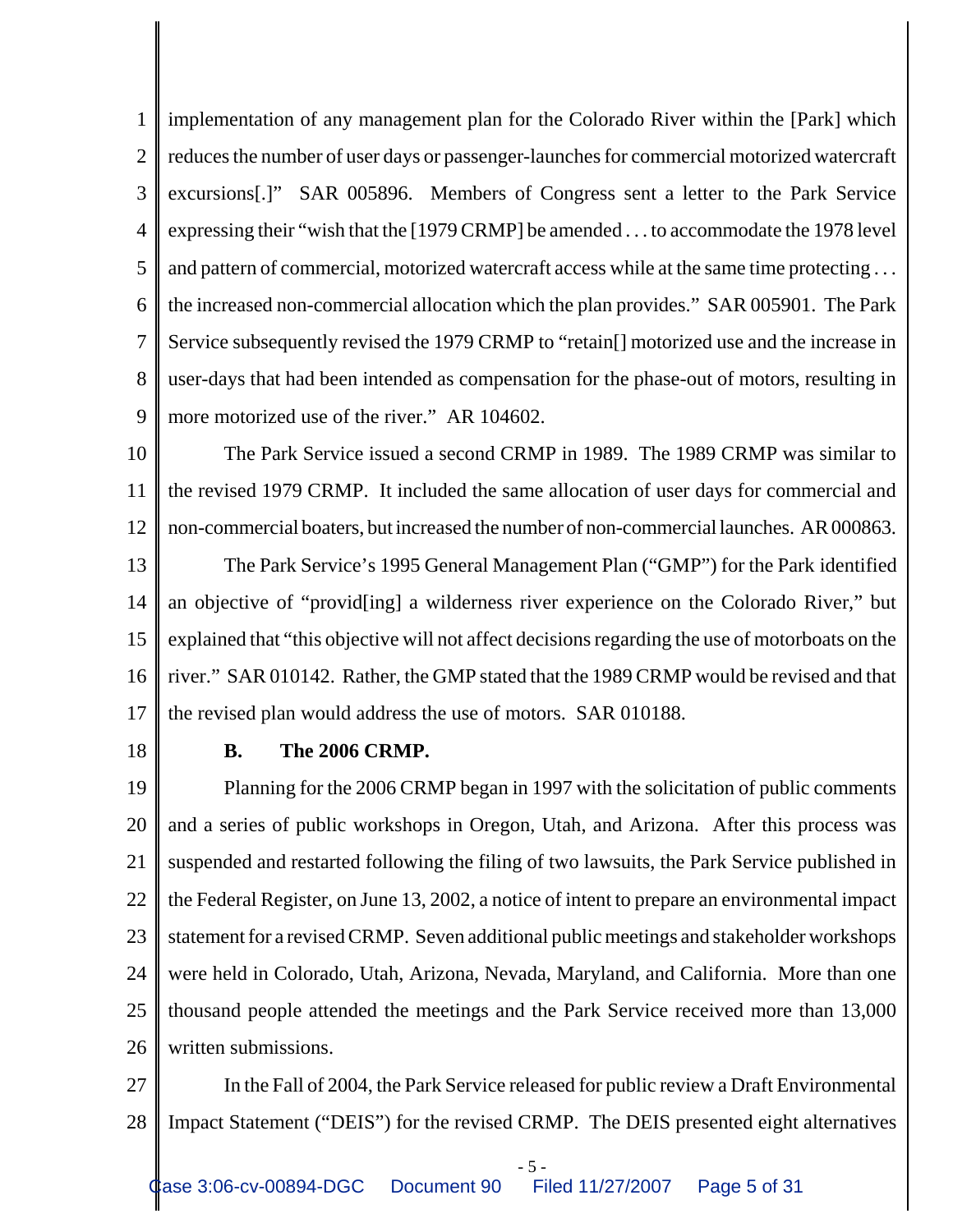1 2 3 4 5 6 7 8 9 10 11 (Alternatives A-H) for managing the river from Lees Ferry to Diamond Creek, a stretch of 226 miles referred to in this order as the "Lees Ferry Segment," and five alternatives (Alternatives 1-5) for managing the river from Diamond Creek to Lake Mead, a stretch of 51 miles referred to in this order as the "Lower Gorge." The alternatives included motorized and non-motorized options. Because of the complexity of the DEIS and the level of public interest, the Park Service extended the standard 90-day comment period for one additional month. The Park Service also hosted public meetings in Colorado, Utah, Washington, D.C., Nevada, Arizona, and California. The Park Service received some 10,000 written submissions, including approximately 6,000 substantive and 30,000 non-substantive comments on the DEIS. The Park Service coded, organized, analyzed, and responded to the substantive comments, and modified the DEIS where it felt modifications were warranted.

12 13 14 15 16 17 The Park Service received comments from a coalition of groups representing both commercial and non-commercial boaters of the Colorado River Corridor – groups often at odds with each other on issues of river management. The coalition included Intervenors, American Whitewater, and Grand Canyon River Runners Association. The coalition supported equal allocation of river time between commercial and non-commercial boaters and the continued authorization of appropriate levels of motorized use. AR 060444-51.

18 19 20 21 22 23 24 25 In November 2005, the Park Service issued the three-volume Final Environmental Impact Statement. The FEIS addressed the same alternatives discussed in the DEIS, with some modifications to Alternatives H and 4, and expressed a preference for Modified Alternative H for the Lees Ferry Segment and Modified Alternative 4 for the Lower Gorge. The selected alternatives permitted the use of motorized rafts, generators for emergencies and inflating rafts, and helicopters to make passenger exchanges at the Whitmore helipad. As noted above, in February 2006, the Park Service issued a ROD that formally adopted Modified Alternatives H and 4 for the 2006 CRMP.

#### 26 **II. The Court's Task.**

27 28 Plaintiffs argue that the 2006 CRMP is unlawful and should be set aside. The Court's task is not to make its own judgment about whether motorized rafts should be allowed in the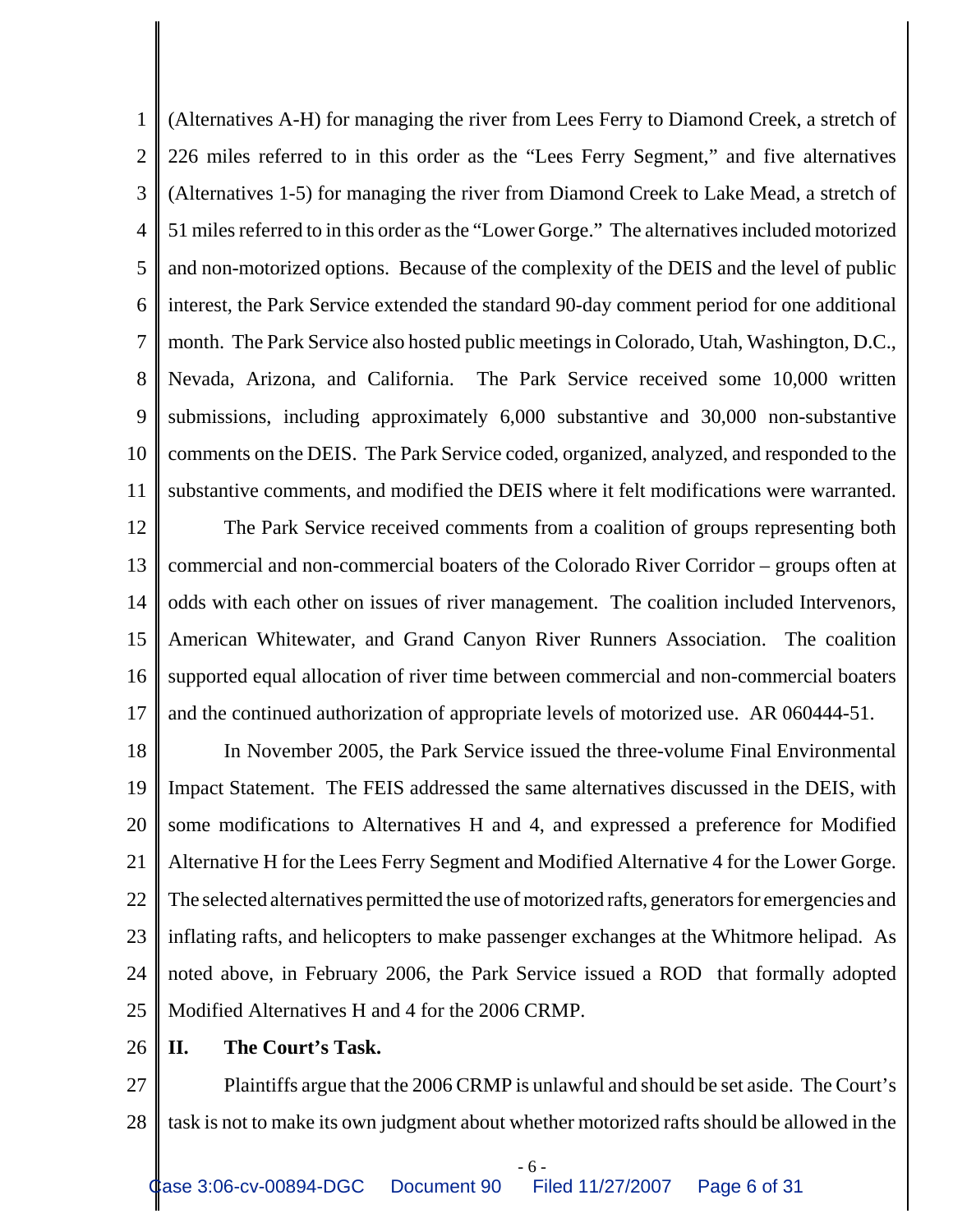1 2 3 Colorado River Corridor. Congress has delegated that responsibility to the Park Service. The Court's responsibility is narrower: to determine whether the Park Service's 2006 CRMP comports with the requirements of the APA, 5 U.S.C. § 701 *et seq.*

4 5 6 7 8 9 10 11 The APA does not allow the Court to overturn an agency decision because it disagrees with the decision or with the agency's conclusions about environmental impacts. *Vt. Yankee Nuclear Power Corp. v. Natural Res. Def. Council, Inc.*, 435 U.S. 519, 555 (1978) (citing *Kleppe v. Sierra Club*, 427 U.S. 390, 410 n.21 (1976)). An agency's decision may be set aside only if it is "arbitrary, capricious, an abuse of discretion, or otherwise not in accordance with law." 5 U.S.C. § 706(2)(A). The standard is deferential. The Court "may not substitute its judgment for that of the agency concerning the wisdom or prudence of [the agency's] action." *Or. Envtl. Council v. Kunzman*, 817 F.2d 484, 492 (9th Cir. 1987).

12 13 14 15 16 17 In conducting an APA review, the Court must determine whether the agency's decision is "founded on a rational connection between the facts found and the choices made . . . and whether [the agency] has committed a clear error of judgment." *Ariz. Cattle Growers' Ass'n v. U.S. Fish & Wildlife*, 273 F.3d 1229, 1243 (9th Cir. 2001). "The [agency's] action . . . need only be a reasonable, not the best or most reasonable, decision." *Nat'l Wildlife Fed. v. Burford*, 871 F.2d 849, 855 (9th Cir. 1989).

18 19 20 21 22 Plaintiffs assert that the 2006 CRMP is arbitrary and capricious under the APA because it violates the Park Service's own policies, the National Park Service Concessions Management and Improvement Act ("Concessions Act"), the National Park Service Organic Act ("Organic Act"), and the National Environmental Policy Act ("NEPA"). The Court will address each of these arguments separately.

- 23 **III. Compliance with Park Service Policies.**
- 24

#### **A. Enforceability of the Policies.**

25 26 27 28 Even though Congress has never acted on the Park Service's recommendation to designate a substantial portion of the Park as wilderness, Plaintiffs claim that the Park Service's own policies give rise to a legally binding obligation to maintain the wilderness character of the Park. Plaintiffs claim that the Park Service has breached this legal duty by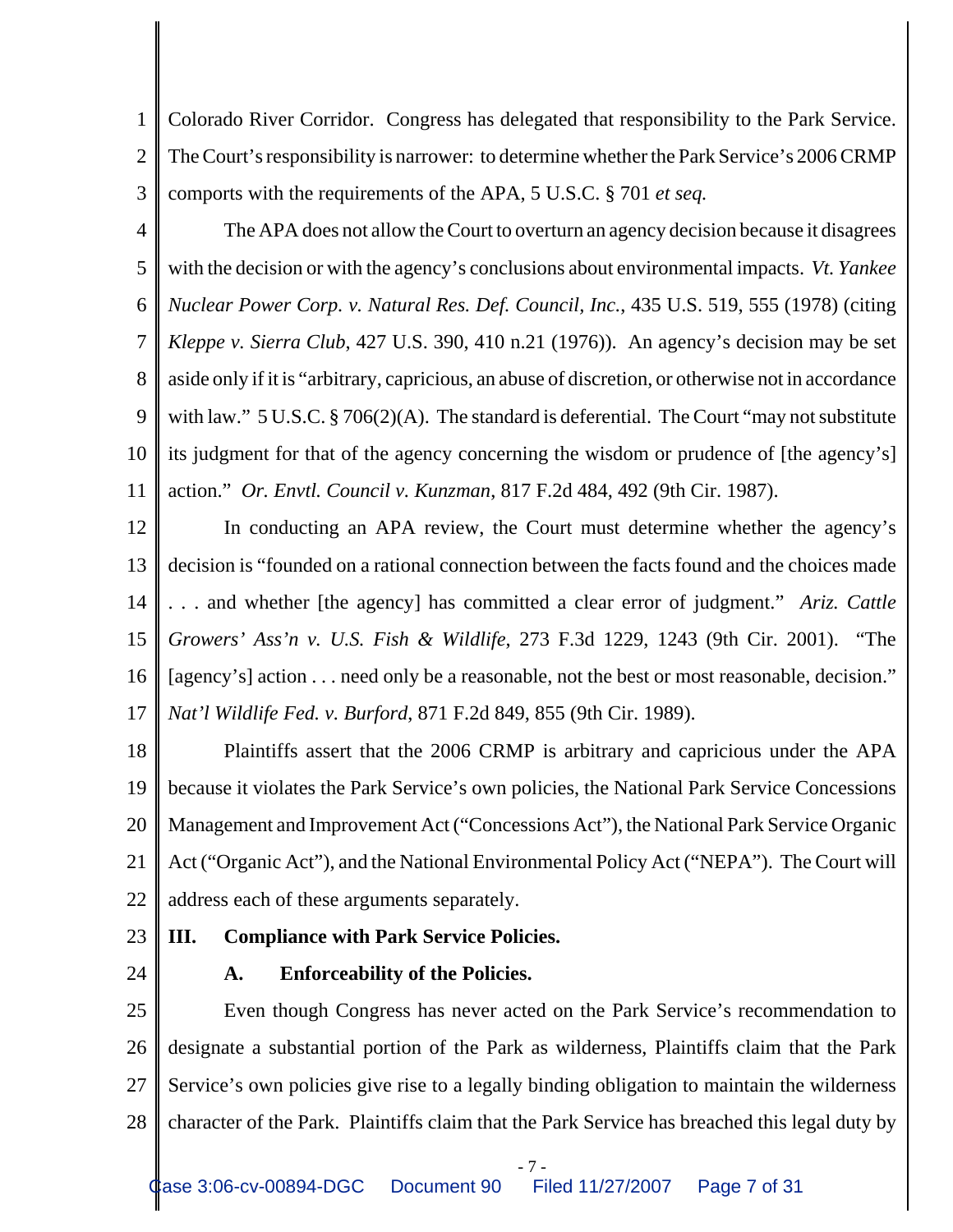1 2 3 authorizing the continued use of motorized activities in the 2006 CRMP. Defendants and Intervenors argue that the Park Service policies do not have the force and effect of law and therefore may not be enforced against the Park Service in this legal action.

| $\overline{4}$ | In their motion for summary judgment, Plaintiffs identified three policies that                                                                                                  |  |  |  |
|----------------|----------------------------------------------------------------------------------------------------------------------------------------------------------------------------------|--|--|--|
| 5              | allegedly create binding obligations on the Park Service: the 1976 Master Plan, the 1995                                                                                         |  |  |  |
| 6              | GMP, and the 2001 Park Service Management Policies (the "2001 Policies"). Two of these                                                                                           |  |  |  |
| 7              | arguments – the 1976 Master Plan and the 1995 GMP – are easily eliminated. Plaintiffs                                                                                            |  |  |  |
| 8              | conceded at oral argument that the 1976 Master Plan has been superceded and cannot be                                                                                            |  |  |  |
| 9              | viewed as binding; and Plaintiffs devoted little time at argument or in their reply brief to their                                                                               |  |  |  |
| 10             | claim that the 1995 GMP creates legal obligations. The Court concludes that is does not. <sup>5</sup>                                                                            |  |  |  |
| 11             | Plaintiffs instead focus on the 2001 Policies, arguing that they are binding because they are                                                                                    |  |  |  |
| 12             | written in mandatory language, were mentioned in the Federal Register, and have been found                                                                                       |  |  |  |
| 13             | binding in Southern Utah Wilderness Alliance v. National Park Service, 387 F. Supp. 2d                                                                                           |  |  |  |
| 14             | 1178 (D. Utah 2005) ("SUWA"). The Court will address this argument in some detail.                                                                                               |  |  |  |
| 15             | In United States v. Fifty-Three (53) Eclectus Parrots, 685 F.2d 1131 (9th Cir. 1982),                                                                                            |  |  |  |
| 16             | the Ninth Circuit established a two-part test for determining when agency pronouncements                                                                                         |  |  |  |
| 17             | have the force and effect of law:                                                                                                                                                |  |  |  |
| 18             | To have the force and effect of law, enforceable against an agency in federal<br>court, the agency pronouncement must $(1)$ prescribe substantive rules – not                    |  |  |  |
| 19             | interpretive rules, general statements of policy or rules of agency organization,<br>procedure or practice $-$ and (2) conform to certain procedural requirements.               |  |  |  |
| 20             | To satisfy the first requirement the rule must be legislative in nature, affecting<br>individual rights and obligations; to satisfy the second, it must have been                |  |  |  |
| 21             | promulgated pursuant to a specific statutory grant of authority and in<br>conformance with the procedural requirements imposed by Congress.                                      |  |  |  |
| 22             |                                                                                                                                                                                  |  |  |  |
| 23             | Id. at 1136 (internal quotes and citations omitted).                                                                                                                             |  |  |  |
| 24             |                                                                                                                                                                                  |  |  |  |
| 25             | <sup>5</sup> The text of the 1995 GMP states that it " <i>guides</i> the management of resources, visitor use,                                                                   |  |  |  |
| 26             | and general development of the [P]ark over a 10- to 15-year period." SAR 010132 (emphasis<br>added). The GMP sets out "objectives" and "visions" for management of the Park. SAR |  |  |  |
| 27             | 010138. The GMP was not published in the Federal Register or the Code of Federal<br>Regulations. For reasons explained below with respect to the 2001 Policies, such general     |  |  |  |
|                |                                                                                                                                                                                  |  |  |  |

28 policy guidance does not have the force and effect of law.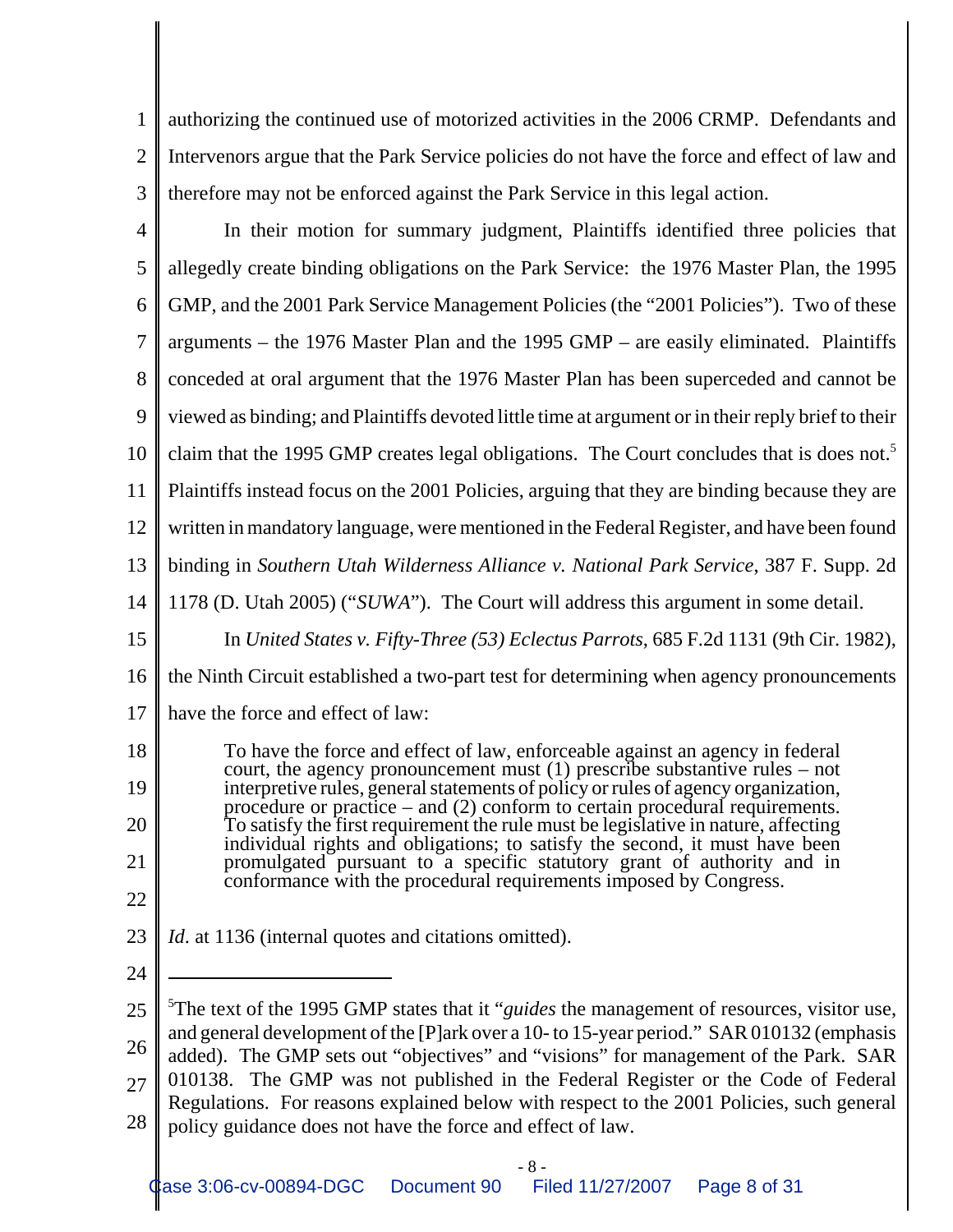1 2 3 4 5 6 7 The 2001 Policies fail the first part of the *Eclectus Parrots* test because they do not purport to prescribe substantive rules. As the United States Court of Appeals for the District of Columbia Circuit recently held with respect to these very Policies: "While the text of the Policies on occasion uses mandatory language, such as 'will' and 'must,' the document as a whole does not read as a set of rules. It lacks precision in its directives, and there is no indication of how the enumerated policies are to be prioritized." *The Wilderness Soc'y v. Norton*, 434 F.3d 584, 595 (D.C. Cir. 2006).

8 9 10 11 12 13 14 15 16 17 The text of the 2001 Policies makes clear that they are intended only to provide guidance within the Park Service, not to establish rights in the public generally. The Introduction describes the Policies as a "basic Service-wide policy document," as a "guidance document[]," and as a statement of policy "designed to provide [Park Service] management and staff with clear and continuously updated information . . . that will help them manage parks and programs effectively." SAR 016079. That the 2001 Policies are not intended to have the same force as binding Park Service regulations is made clear by the Introduction's explanation that existing, formally-promulgated Park Service regulations will trump inconsistent provisions in the 2001 Policies until such time as the regulations "are formally revised through the rulemaking procedure[.]" SAR 016082.

18 19 20 21 22 23 24 25 26 27 Equally significant, the Introduction to the 2001 Policies provides that Park Service management can choose to waive or modify the Policies: "Adherence to policy is mandatory unless specifically waived or modified in writing by the Secretary, the Assistant Secretary, or the Director." SAR 016078. "Waivers and modifications will be considered on a case-bycase basis," the Policies explain. SAR 016079. Needless to say, policy statements that may be waived or modified by an agency can hardly be said to have the binding force of law. As the D.C. Circuit noted, "this language does not evidence an intent on the part of the agency to limit its discretion and create enforceable rights. Rather, the agency's top administrators clearly reserved for themselves unlimited discretion to order and reorder all management priorities." *Wilderness Soc'y*, 434 F.3d at 596.

28

Nor do the 2001 Policies purport to create substantive individual rights or obligations

- 9 -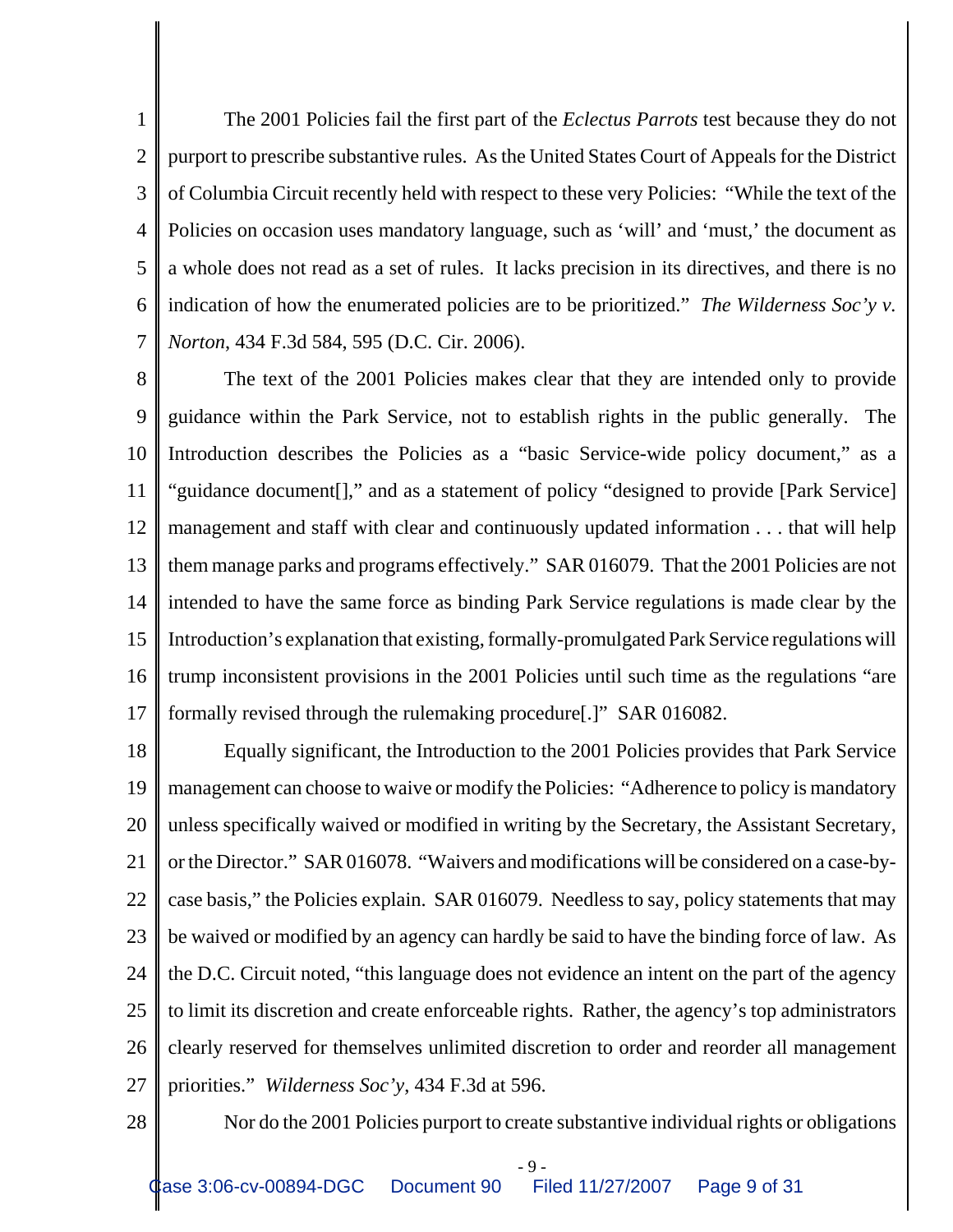1 2 3 4 5 6 7 8 9 10 11 12 13 for persons or entities outside the Park Service. The Policies set forth priorities, practices, and procedures to be followed by Park Service personnel in administering the national park system. In the words of *Eclectus Parrots*, they are "interpretive rules, general statements of policy or rules of agency organization, procedure or practice[.]" 685 F.2d at 1136 (quotes and citations omitted). *See also United States v. Alameda Gateway Ltd.*, 213 F.3d 1161, 1168 (9th Cir. 2000) (agency rule did not have the force or effect of law in part because "[i]t was not intended to create substantive rights in third parties"); *Moore v. Apfel*, 216 F.3d 864, 868-69 (9th Cir. 2000) (agency provision did not satisfy the *Eclectus Parrots* test, as it "creates no substantive rights" and instead "provides [agency] staff with internal procedures"); *Chrysler Corp. v. Brown*, 441 U.S. 281, 302 (1979) (whether an agency pronouncement affects individual rights and obligations "is an important touchstone for distinguishing those rules that may be binding or have the force of law") (internal quotation marks and citation omitted).

14 15 16 17 18 19 20 21 22 23 24 25 26 27 28 The 2001 Policies also fail the second part of the *Eclectus Parrots* test. The APA requires that "publication or service of a substantive rule shall be made not less than 30 days before its effective date." 5 U.S.C. § 553(d). The 2001 Policies were not published in the Federal Register. The Park Service did publish a notice of the availability of a draft of the 2001 Policies and a notice of new policy, but never published the 2001 Policies themselves. *See* 65 Fed. Reg. 2984 (Jan. 19, 2000); 65 Fed. Reg. 56003 (Sept. 15, 2000). What is more important, the Policies were never published in the Code of Federal Regulations. This suggests that the Park Service did not intend to announce substantive rules enforceable by third parties in federal court. *See W. Radio Servs. Co., Inc. v. Espy*, 79 F.3d 896, 901 (9th Cir. 1996) (stating, in its determination that two agency documents did not satisfy the *Eclectus Parrots* test, that "[n]either [document] is published in the Federal Register or the Code of Federal Regulations"). The D.C. Circuit found this lack of publication "particularly noteworthy" in concluding that the 2001 Policies are not substantive law. *Wilderness Soc'y*, 434 F.3d at 595; *see also Brock v. Cathedral Bluffs Shale Oil Co.*, 796 F.2d 533, 539 (D.C. Cir. 1986) ("The real dividing point between regulations and general statements of policy is

 $-10-$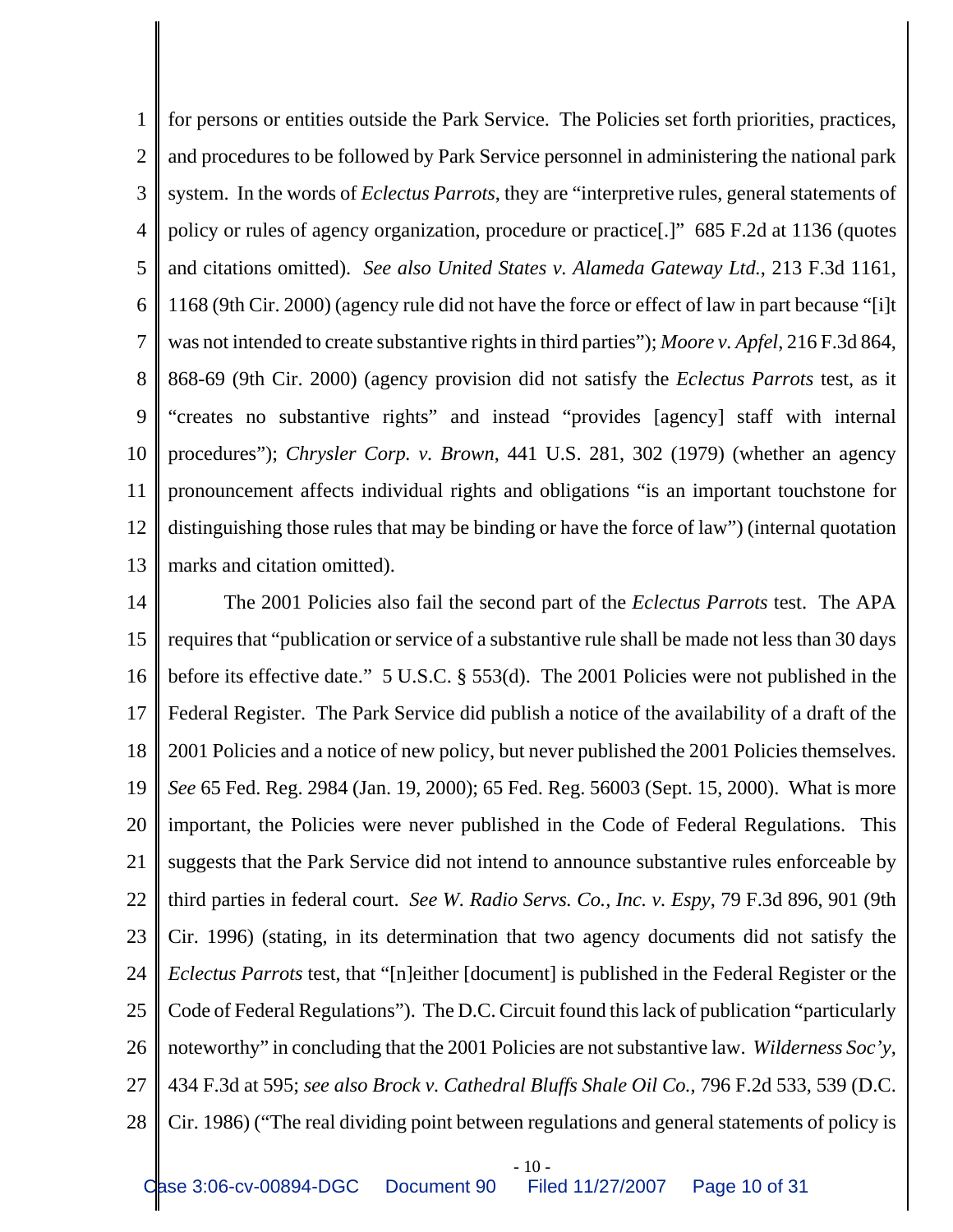1 publication in the Code of Federal Regulations[.]").

2 3 4 5 6 7 This conclusion is bolstered by the Park Service's own characterization of the 2001 Policies. In its Federal Register announcement that a draft of the 2001 Policies was available for public comment, the Park Service explained that "park superintendents, planners, and other [Park Service] employees use management policies as a reference source when making decisions that will affect units of the national park system." 65 Fed. Reg. 2984 (Jan. 19, 2000). A "reference source," of course, is not the same as binding substantive law.

8 9 10 11 12 13 14 15 In sum, the 2001 Policies are not enforceable against the Park Service in this action. The Policies do not prescribe substantive rules, nor were they promulgated in conformance with the procedures of the APA. *Eclectus Parrots*, 685 F.2d at 1136. The Court therefore may not set aside the 2006 CRMP because it fails to comply with portions of the 2001 Policies requiring the Park Service to treat the Colorado River Corridor as wilderness or potential wilderness, nor may the Court conclude, as Plaintiffs argue, that provisions of the Wilderness Act are incorporated into the 2001 Policies and binding on the Park Service in this case.<sup>6</sup>

16

#### **B. Plaintiffs'** *Chevron* **Cases.**

17 18 19 20 21 Plaintiffs argue that the lack of formal rulemaking does not prevent the 2001 Policies from having the force and effect of law. For support, Plaintiffs rely primarily on *United States v. Mead Corp.*, 533 U.S. 218 (2001), and *SUWA*, 387 F.Supp.2d 1178. Plaintiffs in *Mead* challenged a tariff ruling by the United States Customs Service. Plaintiffs in *SUWA* challenged a decision by the Park Service to ban motorized vehicles in a portion of

<sup>23</sup> 24 25 26 27 28 6 Much of Plaintiffs' argument rests on the Wilderness Act, 16 U.S.C. §§ 1131-1136. Plaintiffs argue, for example, that motorized uses are prohibited by the Act, motorized rafting in the Colorado River Corridor is not "established" under the Act, and such rafting is not "necessary and proper" as required by the Act. These arguments are unavailing, however, because the portions of the Act cited by Plaintiffs apply only to designated wilderness and the Park has never been designated as wilderness by Congress. In addition, as noted above, the 2001 Policies are not binding law that incorporates the Wilderness Act. Indeed, Plaintiffs admit in their reply memorandum that they are not making a claim under the Wilderness Act. *See* Dkt. #71 at 4.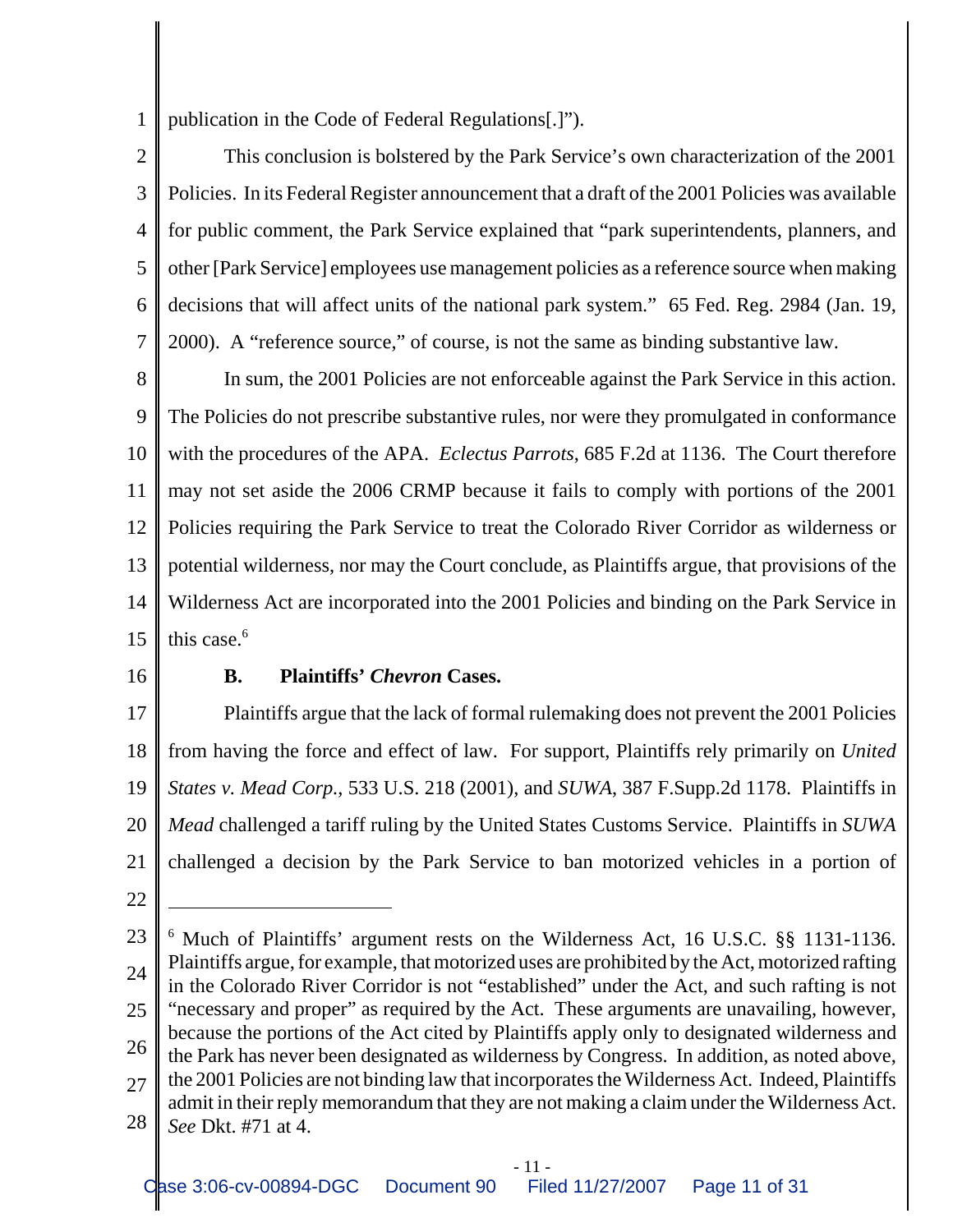1 2 3 Canyonlands National Park. In both cases the courts were required to decide whether the agency decisions were entitled to deference under *Chevron U.S.A. Inc. v. Natural Resources Defense Council, Inc.*, 467 U.S. 837 (1984).

4 5 6 7 8 9 10 11 12 The Supreme Court explained *Chevron* deference in this manner: when Congress has expressed an expectation that an agency will speak with the force of law and resolve ambiguities or fill gaps in statutory law, "a reviewing court has no business rejecting an agency's exercise of its generally conferred authority . . . simply because the agency's chosen resolution seems unwise, but is obligated to accept the agency's position if Congress has not previously spoken to the point at issue and the agency's interpretation is reasonable[.]" *Mead*, 533 U.S. at 229 (citations omitted). In short, Courts are not to interfere with reasonable agency decisions rendered within areas where Congress has authorized the agencies to act.

13 14 15 16 17 18 19 20 21 22 23 24 25 Among other considerations, a court applying the *Chevron* doctrine asks whether an agency decision is intended by Congress to have the force of law. The Supreme Court noted in *Mead* that the existence of formal notice-and-comment rulemaking is a strong indicator of such authority. The Supreme Court went on to explain, however, that "as significant as notice-and-comment rulemaking is in pointing to *Chevron* authority, the want of that procedure here does not decide the case, for we have sometimes found reasons for *Chevron* deference even when no such administrative formality was required and none was afforded[.]" *Id.* at 230-31. The District Court in *SUWA* relied on this language and found that *Chevron* deference was due the Park Service's decision to ban motorized vehicles in Canyonlands even though the decision was based on the 2001 Policies that were not adopted through formal notice-and-comment rulemaking. 387 F. Supp. 2d at 1187-88. Plaintiffs rely on this holding and the above-quoted language from *Mead* to argue that the same 2001 Policies should have the force and effect of law in this case.

26 27 28 There is a difference, however, between application of the *Chevron* doctrine in *SUWA* and the question to be decided in this case. The plaintiffs in *SUWA* argued that the 2001 Policies were not entitled to deference and that a decision based on them should be set aside.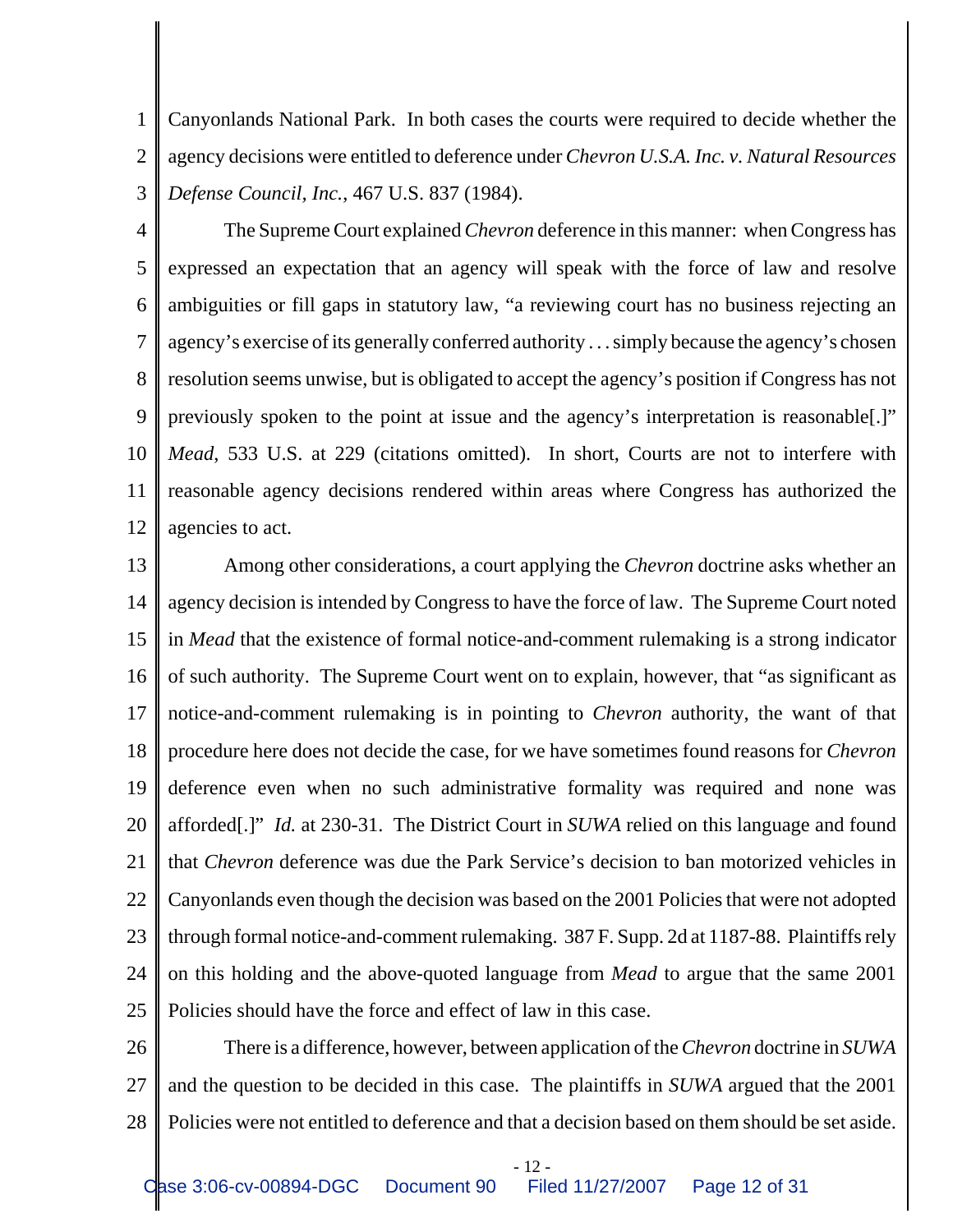1 2 3 4 5 The District Court relied on the *Chevron* doctrine to conclude that the 2001 Policies provided a sound basis for deference to the Park Service – a shield for the agency's decision concerning the proper administration of Canyonlands National Park. Plaintiffs in this case seek an opposite result – to use the same 2001 Policies as a sword to set aside Park Service decisions concerning the proper administration of Grand Canyon National Park.

6 7 8 9 10 11 12 13 14 15 *Chevron* analysis does not control this case. Whether an agency's decision falls within the scope of activity intended by Congress to resolve ambiguities or fill gaps in the governing statutes and therefore is entitled to deference in the courts is a different question than whether an agency's decision becomes binding law that gives outside parties the right to enforce the decision against the agency in court. The first question asks whether the agency has acted within the realm and with the expertise Congress intended. The second focuses on the substance and form of the agency's action and asks whether the agency intended to promulgate binding law for itself and the outside world. This case presents the second question – a question to be decided under *Eclectus Parrots*. As explained above, the 2001 Policies are not enforceable against the Park Service under *Eclectus Parrots*. 7

16

17

# **C. The Policies Do Not Render the 2006 CRMP Arbitrary and Capricious.** Citing *Ecology Center, Inc. v. Austin*, 430 F.3d 1057 (9th Cir. 2005), and related

18 19 20 21 22 23 cases, Plaintiffs alternatively argue that the 2006 CRMP is arbitrary and capricious even if the 2001 Policies do not have the force and effect of law. The Ninth Circuit held in *Ecology Center* that the Forest Service could not disregard a non-binding soil standard when the Forest Service's own environmental impact statement purported to comply with the standard. To disregard the standard, the court held, would render the environmental impact statement misleading and unlawful. *Id*. at 1069. Plaintiffs argue that because the FEIS and ROD

<sup>25</sup> 26 27 28 7 The Court recognizes that the decision in *SUWA* contains language at odds with this order. *SUWA* concludes, for example, that the 2001 Policies "are not a general statement of policy, but prescribe substantive rules." 387 F.Supp.2d at 1189. The Court views the *Chevron* context of these statements as a sufficient basis to distinguish them from this case, but to the extent they are simply inconsistent with this order, the Court respectfully disagrees with them for the reasons explained in part III.A above.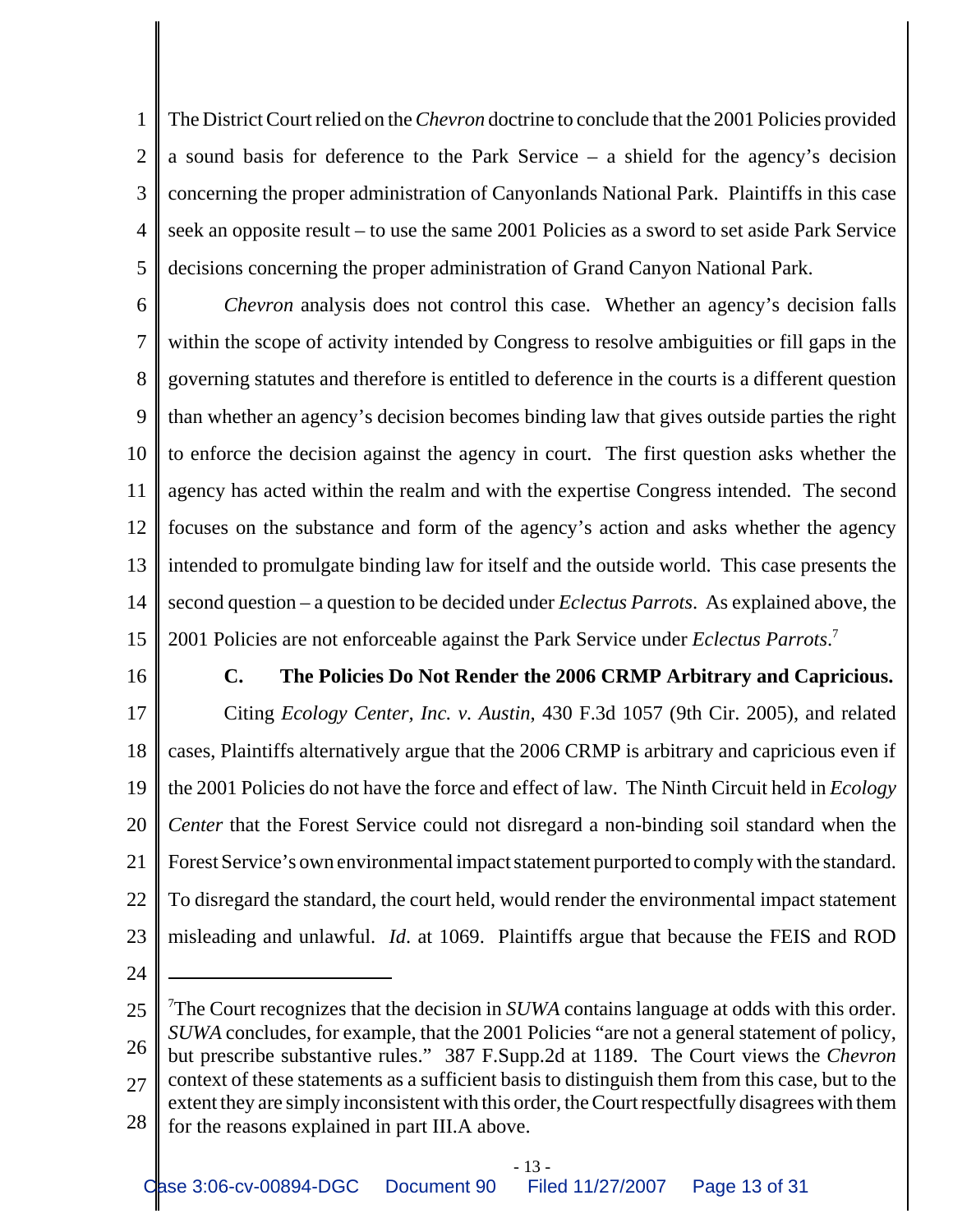| 1                                                                                                                                                          | purport to follow the 2001 Policies and the 1995 GMP, but in fact fail to do so, they are                                                                                             |  |  |  |  |
|------------------------------------------------------------------------------------------------------------------------------------------------------------|---------------------------------------------------------------------------------------------------------------------------------------------------------------------------------------|--|--|--|--|
| $\overline{2}$                                                                                                                                             | arbitrary and capricious. The Court does not agree.                                                                                                                                   |  |  |  |  |
| 3                                                                                                                                                          | Plaintiffs base their argument on the fact that the Colorado River Corridor has been                                                                                                  |  |  |  |  |
| $\overline{4}$                                                                                                                                             | classified by the Park Service as potential wilderness. The 2001 Policies provide the                                                                                                 |  |  |  |  |
| 5                                                                                                                                                          | following guidance with respect to the management of potential wilderness areas:                                                                                                      |  |  |  |  |
| 6                                                                                                                                                          | The National Park Service will take no action that would diminish the                                                                                                                 |  |  |  |  |
| 7                                                                                                                                                          | wilderness suitability of an area possessing wilderness characteristics until the<br>legislative process of wilderness designation has been completed. This                           |  |  |  |  |
| 8                                                                                                                                                          | policy also applies to potential wilderness, requiring it to be managed as<br>wilderness to the extent that existing non-conforming conditions allow. The                             |  |  |  |  |
| National Park Service will seek to remove from potential wilderness the<br>9<br>temporary, non-conforming conditions that preclude wilderness designation. |                                                                                                                                                                                       |  |  |  |  |
| 10                                                                                                                                                         | 2001 Policies § 6.3.1 (SAR 016136-37). The FEIS makes this same commitment with                                                                                                       |  |  |  |  |
| 11                                                                                                                                                         | respect to the Colorado River Corridor. See FEIS Vol. I at 234.                                                                                                                       |  |  |  |  |
| 12                                                                                                                                                         | The language of $\S$ 6.3.1 makes clear that the Park Service is required to manage                                                                                                    |  |  |  |  |
| 13                                                                                                                                                         | potential wilderness areas as actual wilderness only "to the extent that existing non-                                                                                                |  |  |  |  |
| 14                                                                                                                                                         | conforming conditions allow." This language does not require the Park Service immediately                                                                                             |  |  |  |  |
| 15                                                                                                                                                         | to remove existing non-conforming uses – in this case, motorized rafts. It requires the Park                                                                                          |  |  |  |  |
| 16                                                                                                                                                         | Service to manage the Colorado River Corridor as wilderness to the extent possible given the                                                                                          |  |  |  |  |
| 17                                                                                                                                                         | existing use of motors. In light of this clear provision, the Court cannot conclude that the                                                                                          |  |  |  |  |
| 18                                                                                                                                                         | 2006 CRMP is arbitrary and capricious for failing to remove motorized uses in the Colorado                                                                                            |  |  |  |  |
| 19                                                                                                                                                         | River Corridor immediately. <sup>8</sup>                                                                                                                                              |  |  |  |  |
| 20                                                                                                                                                         | Section 6.3.1 further states that the Park Service "will seek to remove from potential                                                                                                |  |  |  |  |
| 21                                                                                                                                                         | wilderness the temporary, non-conforming conditions that preclude wilderness designation."                                                                                            |  |  |  |  |
| 22                                                                                                                                                         | 2001 Policies § 6.3.1 (SAR 016137). Seasonal uses of motors on the river do not preclude                                                                                              |  |  |  |  |
| 23                                                                                                                                                         | wilderness designation. Plaintiffs do not contend that such uses work any permanent change                                                                                            |  |  |  |  |
| 24                                                                                                                                                         | on the Corridor that would preclude later wilderness treatment. Seasonal float trips are not                                                                                          |  |  |  |  |
| 25                                                                                                                                                         |                                                                                                                                                                                       |  |  |  |  |
| 26                                                                                                                                                         | <sup>8</sup> Nor did Plaintiffs appear to believe that immediate removal was required when they                                                                                       |  |  |  |  |
| 27                                                                                                                                                         | submitted written comments on the DEIS. Plaintiffs did not assert that the 2001 Policies<br>required the immediate removal of motorized uses, but instead endorsed a plan to "phas[e] |  |  |  |  |

28 out motorized use over a reasonable time period not to exceed 10 years." AR 050222.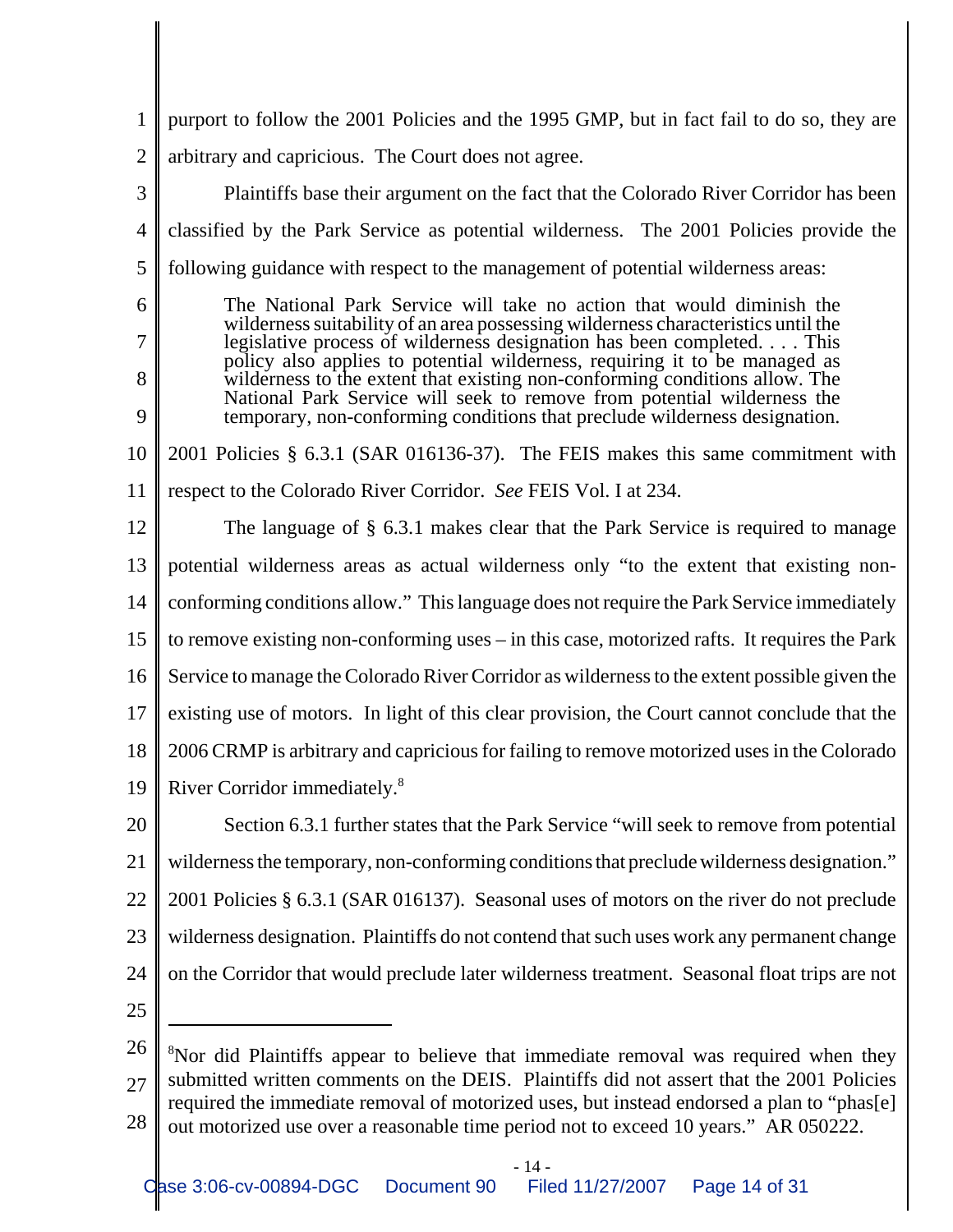1 2 3 4 5 6 7 8 like the construction of a road or other physical improvements that might disqualify an area for wilderness designation in the future. Motorized float trips can readily be eliminated if Congress decides that the Corridor should be designated as wilderness. The FEIS concludes that the use of motors in the Corridor "is only a temporary or transient disturbance of wilderness values" and "does not permanently impact wilderness resources or permanently denigrate wilderness values." FEIS, Vol. I at 17; *see also* AR 093108-19 (discussion of limited effect of motorized uses on soils), AR 093051 (same for water quality), AR 093083- 84 (same for air quality), AR 093132-33 (same for natural soundscape).<sup>9</sup>

9 10 11 12 13 14 15 16 17 18 19 20 21 Plaintiffs also argue that the 2006 CRMP is arbitrary and capricious in light of the 1995 GMP, citing portions of the GMP that require the Park Service to "protect the natural quiet and solitude" of the Park and "manage areas meeting criteria for wilderness designation as wilderness." SAR 010126. While the 1995 GMP does contain these general statements, it also contains specific exceptions for motorized rafting. The GMP's stated objective for management of the river reads as follows: "Provide a wilderness river experience on the Colorado River (this objective will not affect decisions regarding the use of motorboats on the river)." SAR 010142. Elsewhere, the 1995 GMP states that "[t]he use of motorboats will be addressed in the revised [CRMP], along with other river management issues identified through the scoping process." SAR 010188. Because the 1995 GMP expressly declines to require the elimination of motorized uses in the Corridor, and in fact defers a decision on such uses to the 2006 CRMP, it plainly does not render the 2006 CRMP's resolution of the issue arbitrary and capricious.<sup>10</sup>

<sup>23</sup> 24 25 26 <sup>9</sup>During oral argument, Plaintiffs asserted that  $\S 6.4.3.3$  of the 2001 Policies, which precludes motors in "wilderness" areas, trumps § 6.3.1. It appears to the Court, however, that § 6.3.1 is the more relevant provision because it applies specifically to areas "possessing wilderness characteristics" that have not yet been designated as wilderness by Congress – precisely the circumstance of the Colorado River Corridor.

<sup>27</sup> 28 <sup>10</sup>Plaintiffs argue that the 2006 CRMP should be set aside because motorized traffic on the river does not constitute an "established use" under section 4(d)(1) of the Wilderness Act, 16 U.S.C. § 1133(d)(1). As noted earlier, however, this is not a Wilderness Act case.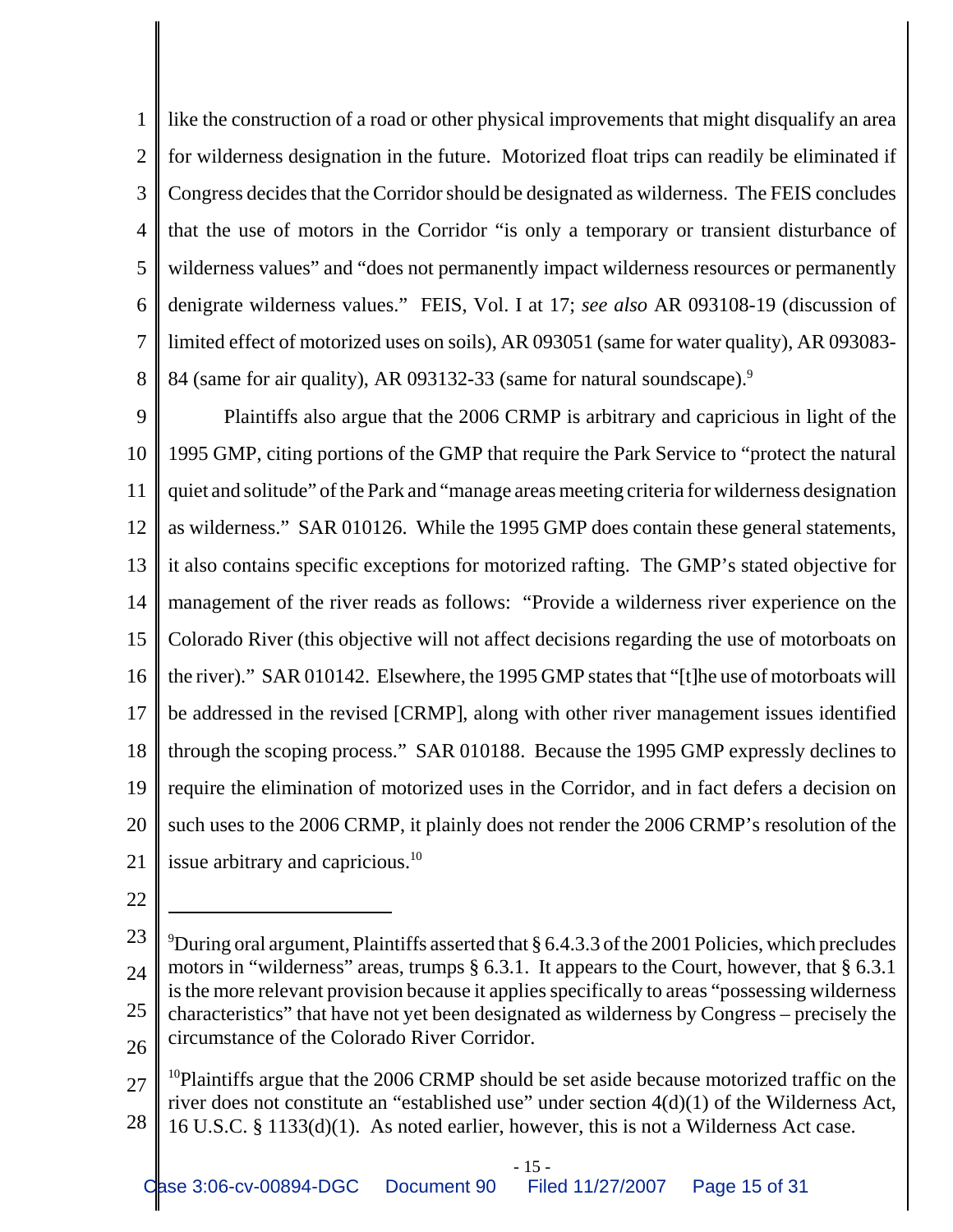1 2 3 4 5 6 7 The Court notes, additionally, that federal agencies are entitled to some leeway when interpreting their own policies and regulations. *Stinson v. United States*, 508 U.S. 36, 45 (1993) ("provided an agency's interpretation of its own regulations does not violate the Constitution or a federal statute, it must be given controlling weight unless it is plainly erroneous or inconsistent with the regulation."). When that leeway is added to the CRMP's general consistency with the 2001 Policies and the 1995 GMP, the Court cannot conclude that the policies, even if not enforceable in court, render the CRMP arbitrary and capricious.

8 9 10 11 12 13 14 15 16 17 18 19 20 21 22 Finally, Plaintiffs argue that the 2006 CRMP is arbitrary and capricious because it contradicts earlier Park Service decisions to phase out motorized boating in the Colorado River Corridor. As noted above, the 1979 CRMP called for motorized watercraft between Lees Ferry and Separation Canyon to be phased out over a five-year period. SAR 005244. The Court cannot conclude, however, that the 2006 CRMP is arbitrary and capricious solely because it differs from earlier Park Service decisions. Part of the discretion granted to federal agencies is the freedom to change positions. As the Supreme Court has explained, "[a]n agency's view of what is in the public interest may change, either with or without a change in circumstances. But an agency changing its course must supply a reasoned analysis." *Motor Vehicle Mfrs. Ass'n v. State Farm Mut. Auto Ins. Co.*, 463 U.S. 29, 57 (1983) (quotation omitted). The question posed by this lawsuit, therefore, is not whether the 2006 CRMP differs from past Park Service decisions, but whether it is arbitrary and capricious in light of facts in the administrative record and the reasoning of the FEIS. For reasons explained in this order, the Court finds the 2006 CRMP sufficiently reasonable to pass APA muster.

23 **IV. The Concessions Act.**

24 25 26 27 28 Plaintiffs contend that the 2006 CRMP is arbitrary and capricious because it fails to comply with the requirements of the Concessions Act. The Act governs the granting of commercial concessions within the National Park System. "To make visits to national parks more enjoyable for the public, Congress authorized [the Park Service] to grant privileges, leases, and permits for the use of land for the accommodation of visitors. Such privileges,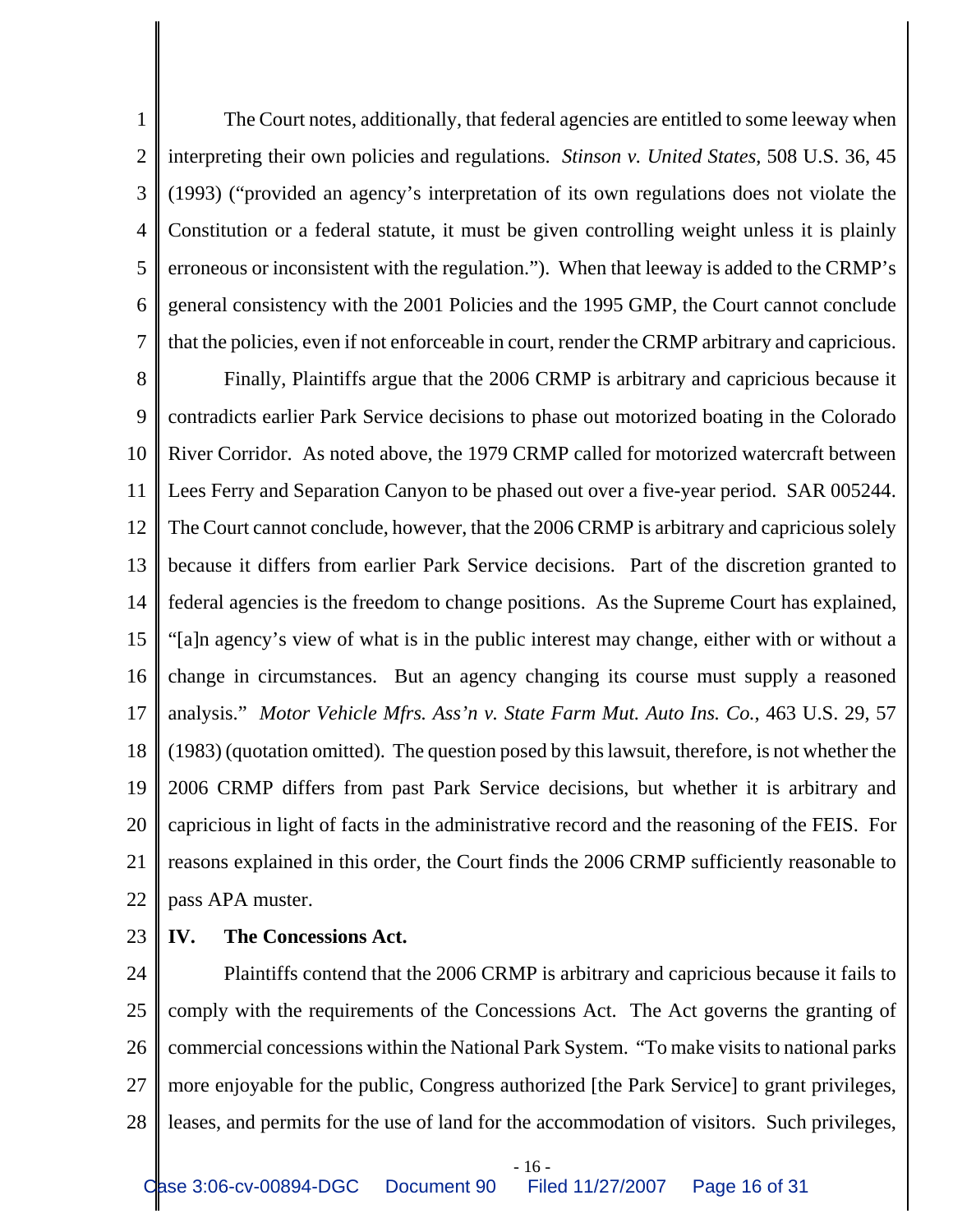| 1                                | leases, and permits have become embodied in national parks concession contracts." Nat'l                                                                                                                                                    |  |  |
|----------------------------------|--------------------------------------------------------------------------------------------------------------------------------------------------------------------------------------------------------------------------------------------|--|--|
| $\overline{2}$                   | Park Hospitality Ass'n v. Dep't of the Interior, 538 U.S. 803, 805-806 (2003). The specific                                                                                                                                                |  |  |
| 3                                | provision of the Act relied on by Plaintiffs articulates a Congressional "policy" for the                                                                                                                                                  |  |  |
| $\overline{4}$                   | granting of concessions:                                                                                                                                                                                                                   |  |  |
| 5<br>6                           | It is the policy of the Congress that the development of public<br>accommodations, facilities, and services in units of the National Park System<br>shall be limited to those accommodations, facilities, and services that $-\frac{1}{2}$ |  |  |
| 7                                | (1) are necessary and appropriate for public use and enjoyment of the<br>unit of the National Park System in which they are located; and                                                                                                   |  |  |
| 8<br>9                           | (2) are consistent to the highest practicable degree with the preservation<br>and conservation of the resources and values of the unit.                                                                                                    |  |  |
| 10                               | 16 U.S.C. § 5951(b).                                                                                                                                                                                                                       |  |  |
| 11                               | Plaintiffs claim that the 2006 CRMP is arbitrary and capricious because the Park                                                                                                                                                           |  |  |
| 12                               | Service never determined that the types and levels of motorized uses authorized by the                                                                                                                                                     |  |  |
| 13                               | CRMP are necessary and appropriate for public use and consistent with the Park's resources                                                                                                                                                 |  |  |
| 14                               | and values. Before addressing this argument, the Court must address the legal standard that                                                                                                                                                |  |  |
|                                  |                                                                                                                                                                                                                                            |  |  |
| 15                               | governs review of a Concessions Act claim.                                                                                                                                                                                                 |  |  |
| 16                               | <b>Legal Standard Under the Concessions Act.</b><br>A.                                                                                                                                                                                     |  |  |
| 17                               | In support of their Concessions Act argument, Plaintiffs rely heavily on <i>High Sierra</i>                                                                                                                                                |  |  |
|                                  | Hikers Ass'n v. Blackwell, 390 F.3d 630 (9th Cir. 2004), a case in which the Ninth Circuit                                                                                                                                                 |  |  |
| 19                               | struck down the Forest Service's grant of permits to commercial packstock operators in the                                                                                                                                                 |  |  |
|                                  | Ansel Adams and John Muir Wilderness Areas of California. The Court held that the Forest                                                                                                                                                   |  |  |
|                                  | Service must make a finding that "the number of permits granted was no more than was                                                                                                                                                       |  |  |
|                                  | necessary to achieve the goals of the Act." <i>Id.</i> at 647. Plaintiffs argue that <i>Blackwell</i>                                                                                                                                      |  |  |
|                                  | requires a similar Park Service finding for the number of motorized raft trips permitted in the                                                                                                                                            |  |  |
| 18<br>20<br>21<br>22<br>23<br>24 | 2006 CRMP.                                                                                                                                                                                                                                 |  |  |
| 25                               | It is significant, however, that the court in <i>Blackwell</i> was applying the Wilderness Act,                                                                                                                                            |  |  |
| 26                               | not the Concessions Act. The Wilderness Act places strict limitations on the use of lands                                                                                                                                                  |  |  |
| 27                               | formally designated by Congress as wilderness. With narrow exceptions, the Wilderness Act                                                                                                                                                  |  |  |

- 17 -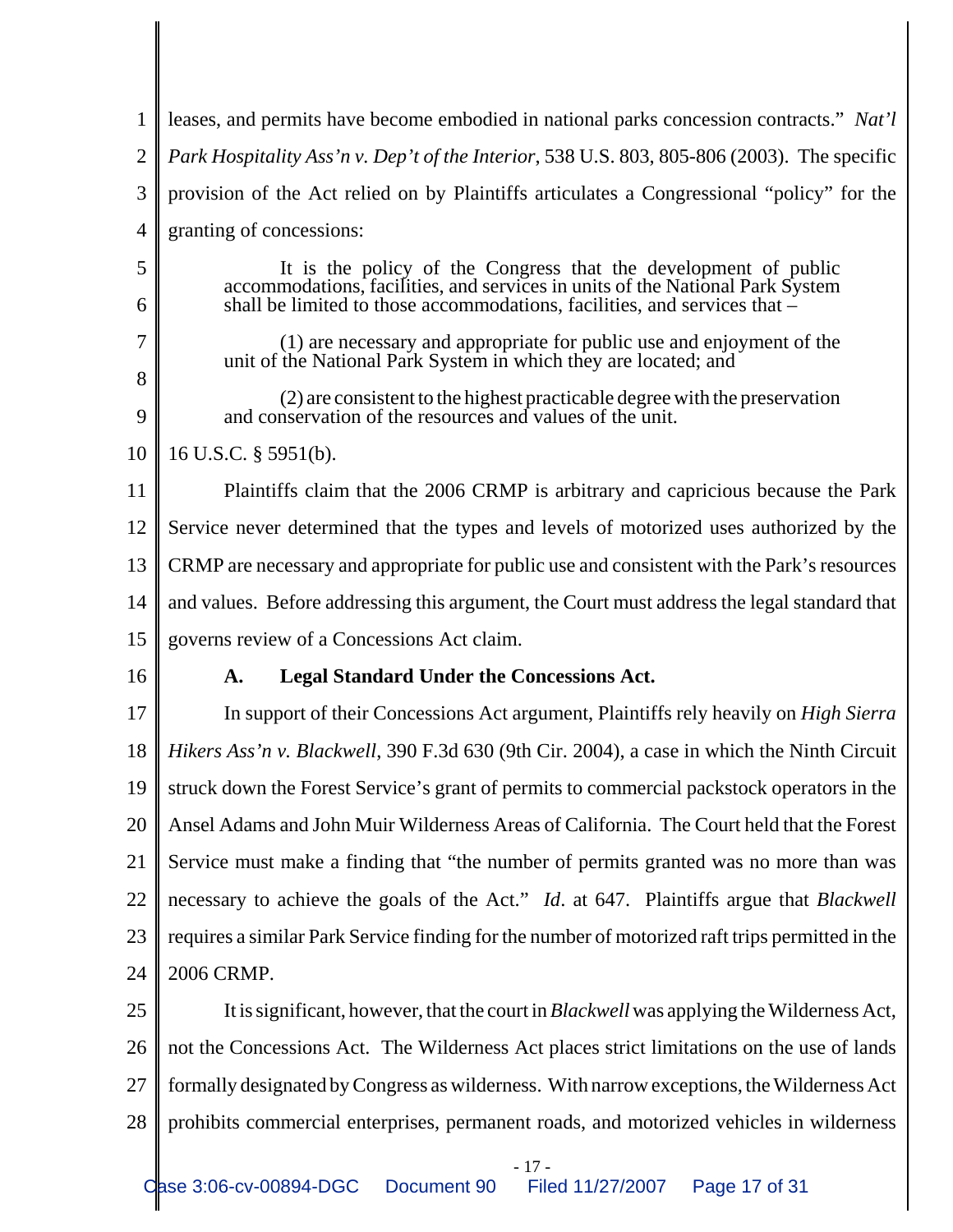1 2 3 4 5 6 7 8 areas. 16 U.S.C. § 1133(c). Federal agencies are obligated to manage such areas to preserve their wilderness character. *Id*. at § 1133(b). The Ninth Circuit explained in *Blackwell* that the Forest Service's obligation to limit commercial packstock permits "flows directly out of the agency's obligation under the Wilderness Act to protect and preserve wilderness areas." 390 F.3d at 647. It was this "ultimate interest" and "overarching purpose" of the Wilderness Act – to protect the Ansel Adams and John Muir Wilderness Areas from degradation – that led the Ninth Circuit to hold that the packstock permit decision violated "the Forest Service's statutory responsibility." *Id*. at 647-48.

9 10 11 12 13 This case, by contrast, does not concern a wilderness area. Congress has never acted on the Park Service's recommendation that portions of the Park be formally designated as wilderness. The Park Service, therefore, is not under the same "statutory responsibility" that applied to the Forest Service in *Blackwell*. The Court must look to the Concessions Act, not the Wilderness Act, for the governing legal standard.

14 15 16 17 18 19 20 21 22 23 24 In *Wilderness Preservation Fund v. Kleppe*, 608 F.2d 1250 (9th Cir. 1972), the Ninth Circuit decided a case under 16 U.S.C. § 20, the statutory predecessor to the Concessions Act. *See City of Sausalito v. O'Neill*, 386 F.3d 1198, 1204 (9th Cir. 2004) (*Kleppe* decided under predecessor to Concessions Act); Pub. L. 105-391, 1123 Stat. 3515 (16 U.S.C. § 20 superceded by 16 U.S.C. § 5951). The predecessor statute, like the Concessions Act, stated a Congressional "policy" that commercial concessions in national parks should be "limited to those that are necessary and appropriate for public use and enjoyment of the national park area in which they are located." *Kleppe*, 608 F.2d at 1253. In rejecting a challenge under this policy to the Park Service's allocation of rafting permits in the Colorado River Corridor, *Kleppe* recognized the "administrative discretion" granted the Park Service and invoked "a judicial presumption favoring the validity of administrative actions." *Id*. at 1254.

25 26 27 28 This more deferential standard appears to be warranted. The Park Service is charged with administering almost 400 national parks. *See* National Park Service, About Us, http://www.nps.gov/aboutus/index.htm (last visited Nov. 20, 2007). The Concessions Act does not impose strict wilderness requirements on those parks, but instead articulates a policy

- 18 -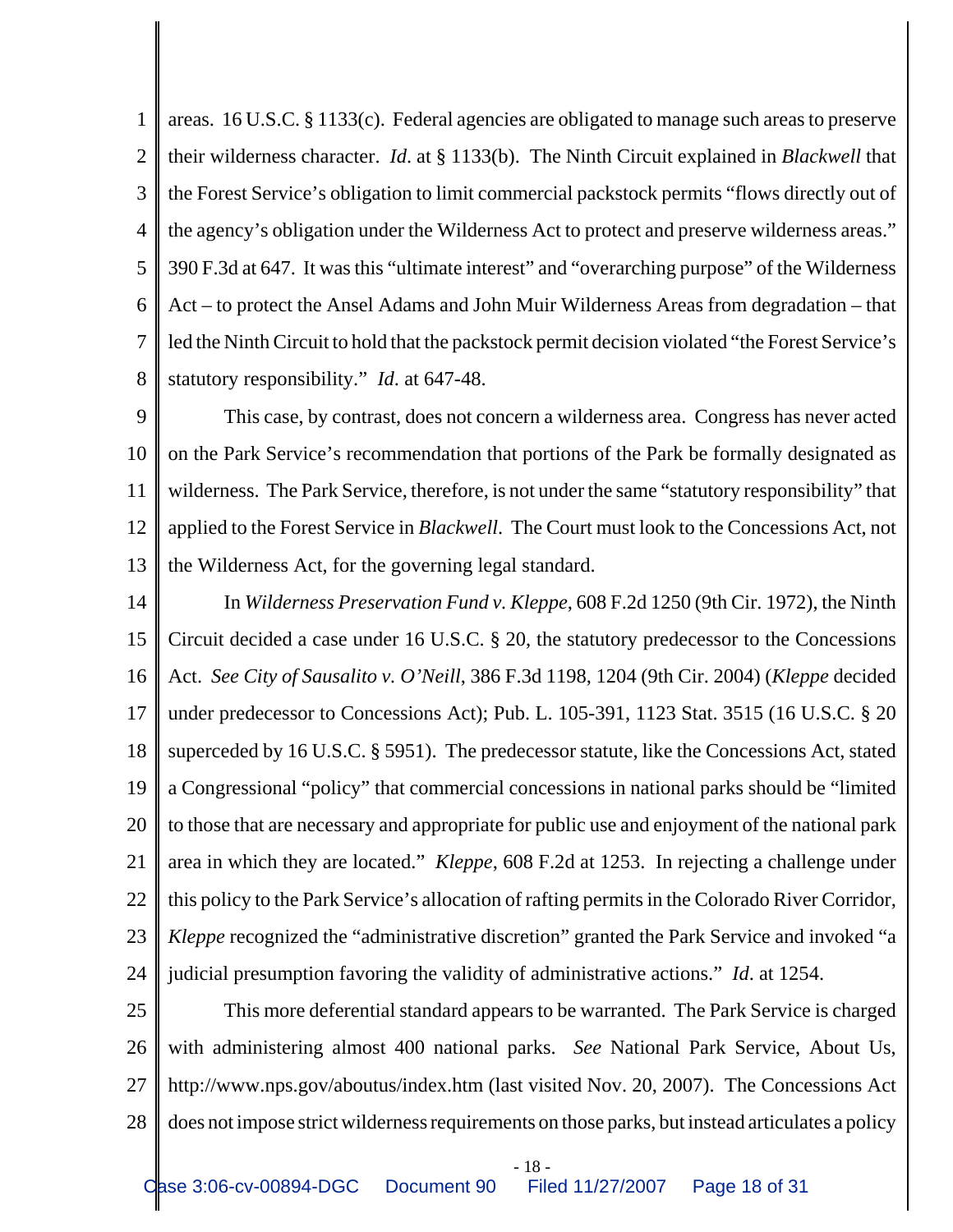1 2 3 4 5 6 that calls for the Park Service to balance the interests of public use and resource preservation. 16 U.S.C. § 5951(b). The Park Service's balancing of those interests over the broad range and diverse circumstances of hundreds of national parks is appropriately accorded the kind of deference recognized in *Kleppe*. The Court concludes that the deferential approach of *Kleppe*, rather than the statutory application of the Wilderness Act in *Blackwell*, should govern this case. $11$ 

7

# **B. The 2006 CRMP and the Concessions Act.**

8 9 10 11 12 13 14 15 16 17 18 19 20 21 22 23 24 25 26 27 <sup>11</sup>Defendants themselves state that the "necessary and appropriate" standard of the Concessions Act is "analogous" to the "necessary and proper" standard in the Wilderness Act. Dkt. #69 at 25. Defendants make this statement, however, in the context of arguing that the 2006 CRMP survives a challenge under the Concessions Act for the same reasons it would survive a challenge under the Wilderness Act if that Act applied. *Id*. at 25-26. The Court does not take this statement as a concession that the legal requirements of the two acts Plaintiffs first contend that the Park Service failed entirely to determine that the types and levels of commercial services authorized by the 2006 CRMP are necessary and appropriate. The Court disagrees. The Park Service made the following determinations: Since many visitors who wish to raft on the Colorado River through Grand Canyon possess neither the equipment nor the skill to successfully navigate the rapids and other hazards of the river, the [Park Service] has determined that it is necessary and appropriate for the public use and enjoyment of the park to provide for experienced and professional river guides who can provide such skills and equipment. \*\*\* [S]ervices provided by commercial outfitters, which enable thousands of people to experience the river in a relatively primitive and unconfined manner and setting (when many of them otherwise would be unable to do so), are necessary to realize the recreational or other wilderness purposes of the park. FEIS Vol. I at 19. Plaintiffs argue that although the Park Service may have found commercial outfitters to be necessary and appropriate generally, it never made such a finding for *motorized* commercial services. Again the Court disagrees. The ROD specifically states that "[d]etermination of the *types and levels* of commercial services that are necessary and

28 are the same. For the reasons explained above, the Court finds that the two Acts are appropriately treated differently in *Blackwell* and *Kleppe*.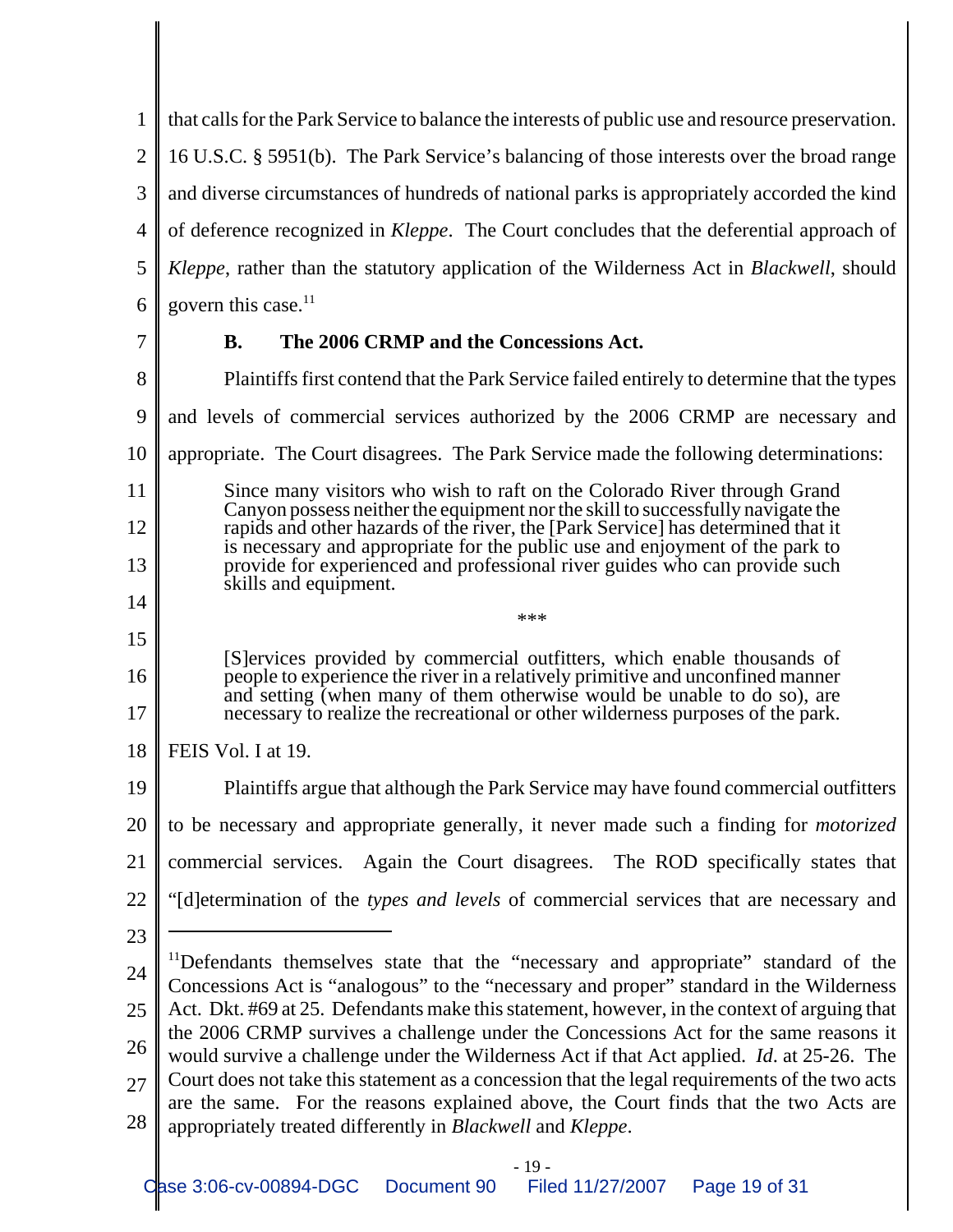1 2 3 4 5 6 7 8 9 10 11 12 13 14 appropriate for the Colorado River through Grand Canyon National Park were determined through [the FEIS]." ROD at 6 (AR 109596) (emphasis added). Among the eight management alternatives considered by the Park Service in the DEIS and FEIS were two that did not authorize any motorized uses in the Colorado River Corridor (Alternatives B and C). After evaluating these alternatives, the Park Service found that they "violated the basic premise of this planning effort; that of reducing congestion, crowding and impacts without reducing access of visitors to the Colorado River[.]" FEIS Vol. III at 373. "As demonstrated by the Park Service's analysis of the no-motor alternatives, a decision by the Park Service to eliminate the motorized trip option would cause a dramatic reduction in the public availability of professionally outfitted river trips[.]" *Id.* at 87. The Park Service explained that "continued authorization of motorized use for recreational river trips in the [Park] is essential . . . to meeting the . . . management objectives" for the 2006 CRMP. *Id*. Thus, the Park Service quite clearly concluded that motorized commercial services were "necessary and appropriate for public use and enjoyment" of the Corridor. 16 U.S.C.  $\S$  5951(b).<sup>12</sup>

15 16 17 18 19 20 21 22 Plaintiffs contend that even if the Park Service found that motorized services were necessary and appropriate, it made no determination as to the *amount* of such services that are necessary, and therefore failed to "limit" motorized uses to those that are necessary and appropriate as required by the Congressional policy statement of the Concessions Act. It is true that the FEIS and ROD do not contain a specific discussion of the amount of motorized traffic found necessary and appropriate for public use and enjoyment of the Corridor. But the absence of such a specific discussion does not necessarily require the agency's action to be overturned. "While [a court] may not supply a reasoned basis for the agency's action that

<sup>24</sup> 25 26 27 28 <sup>12</sup>In *Blackwell*, the Ninth Circuit stated that an agency's finding of necessity "requires this court to defer to the agency's decision under the broad terms of the [Wilderness] Act." 390 F.3d at 647. It was only when the Forest Service's decision ran afoul of the "overarching purpose" of the Wilderness Act – wilderness preservation – that it was struck down. *Id*. at 648. If an agency's finding of permit necessity under the Wilderness Act is entitled to deference, *a fortiori* it is entitled to deference under the less demanding requirements of the Concessions Act.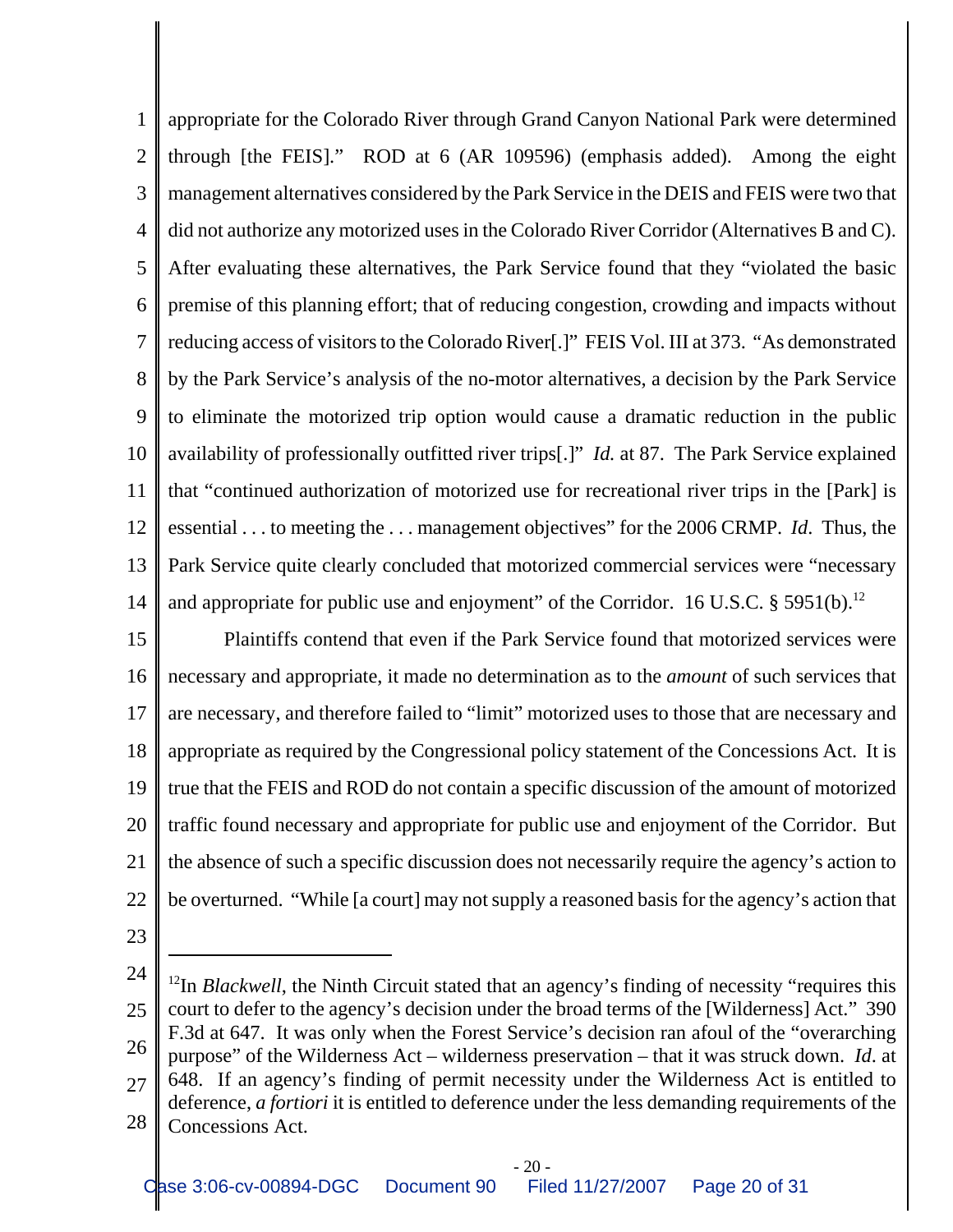1 2 3 4 5 the agency itself has not given, [the court] will uphold a decision of less than ideal clarity if the agency's path may reasonably be discerned." *Bowman Transp., Inc. v. Arkansas-Best Freight Sys., Inc.*, 419 U.S. 281, 285 (1974) (citations omitted). The Park Service's consideration of the amount of motorized traffic required in the Colorado River Corridor can reasonably be discerned from the FEIS.

6 7 8 9 10 11 12 13 14 15 16 17 18 19 The 1989 CRMP established use levels that were still in effect when the 2006 CRMP planning process began. Among the alternatives considered in the DEIS and FEIS was a "no-action alternative" – an alternative that would have left the 1989 levels in place. This alternative, designated in the FEIS as Alternative A, would continue to allocate 113,083 user days to commercial operators (74,260 motorized and 38,823 non-motorized) and 58,048 user days to non-commercial users. FEIS Vol. I at 45. Alternative B would have eliminated all motorized traffic on the river and allocated 97,694 user days to commercial operators and 74,523 to non-commercial. *Id*. at 47. Alternative C also would have eliminated all motorized trips, but would have increased commercial user days to 166,814 and noncommercial to 115,783, presumably to accommodate sufficient numbers of visitors with the slower non-motorized trips. *Id*. at 49. Alternatives D, E, F, and G would have permitted motorized uses, but varied the amounts for commercial and non-commercial traffic. *Id*. at 51-57. The levels of motorized user days for Alternatives D, E, F, and G would have been 70,104, 76,913, 83,076, and 76,913, respectively. *Id*.

20 21 22 23 24 25 26 27 User days were not the only variables evaluated by the Park Service. The FEIS also considered months without motors on the river, trip lengths, trip lengths during various parts of the year, group sizes, numbers of launches, numbers of passengers, and helicopter exchanges at the Whitmore helipad. *Id*. at 61. The Park Service evaluated these alternatives against environmental, social, and park-management factors including impacts on soils, water, air, soundscape, caves, vegetation, terrestrial life, aquatic resources, special status species, cultural resources, visitor experience, socio-economic resources, park management and operations, adjacent lands, and wilderness character. *Id*. at 61-65.

28

The Park Service ultimately concluded that Alternatives B and C – the non-motor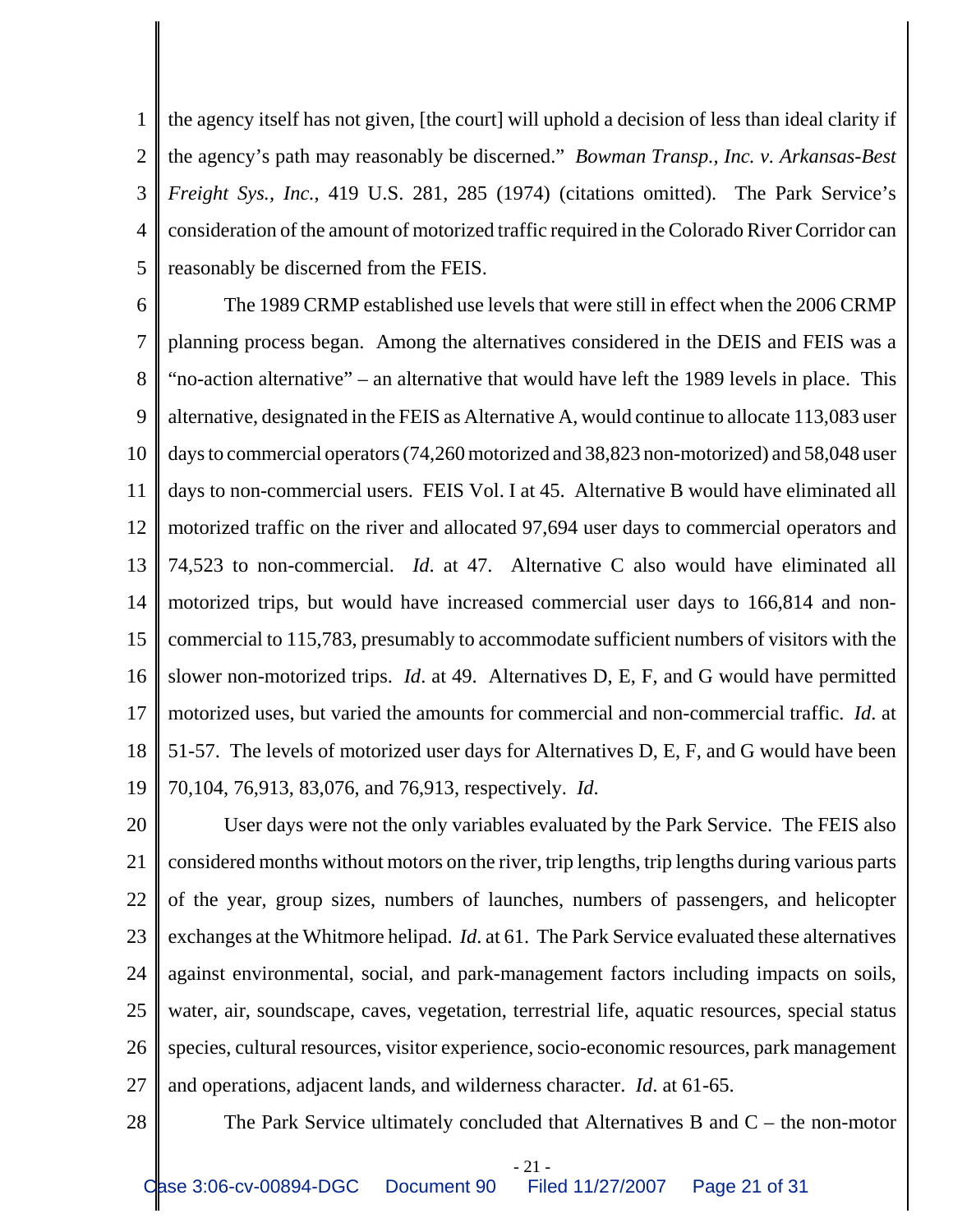1 2 3 4 5 6 7 8 9 10 alternatives – would not meet the agency's objective of providing "a diverse range of quality recreational opportunities for visitors to experience and understand the environmental interrelationships, resources, and values of Grand Canyon National Park" because of the significantly reduced number of visitors who could experience the Colorado River Corridor. *Id*. at 71; *see* FEIS Vol. II at 626-27, 630-31. The Park Service evaluated a range of motorized use times in the other alternatives and, after considering all factors and variables, selected Modified Alternative H. That Alternative included specific allocations for motorized and non-motorized uses: a total of 115,500 commercial user days consisting of 76,913 motorized and 38,587 non-motorized, and an estimated 113,486 non-commercial user days. FEIS Vol. I at 60.

11 12 13 14 15 16 17 18 19 20 Modified Alternative H reduced the amount of motorized traffic in the Colorado River Corridor and the months within which it can occur, while significantly increasing the traffic for non-commercial uses. The time period during which it prohibited motorized uses in the Corridor each year is September 16 through March  $31 - 3.5$  months longer than under the 1989 CRMP. FEIS Vol. I at 61. Modified Alternative H also reduced motorized commercial launches from 473 per year to 429 per year, and total motorized passengers from 14,487 to 13,177. *Id*. at 45, 60. Maximum group sizes for commercial motor excursions were also reduced from 43 to 32. *Id*. at 61. Commercial user days were held essentially level at 115,500, while non-commercial user days were more than doubled to an estimated 113,486. *Id.* at 60.<sup>13</sup>

21 22 23 In sum, the Park Service's decision concerning the amount of motorized trips on the river was made after considering competing alternatives and a significant number of variables. The Park Service chose an alternative that reduced motorized uses from current

<sup>25</sup> 26 27 28 <sup>13</sup>The Park Service considered five alternatives for the Lower Gorge, including a no-action alternative (Alternative 1), but the Lower Gorge issues differed from those in the Lees Ferry Segment. Plaintiffs have spent little time addressing Lower Gorge issues in this case. The Lower Gorge management is complicated by the existence of Hualapai tribal lands and Hualapai River Runner day trips. After undertaking an analysis of five alternatives, the Park Service selected Alternative 4, which eliminated up-river jet boat tours. FEIS Vol. I at xiii.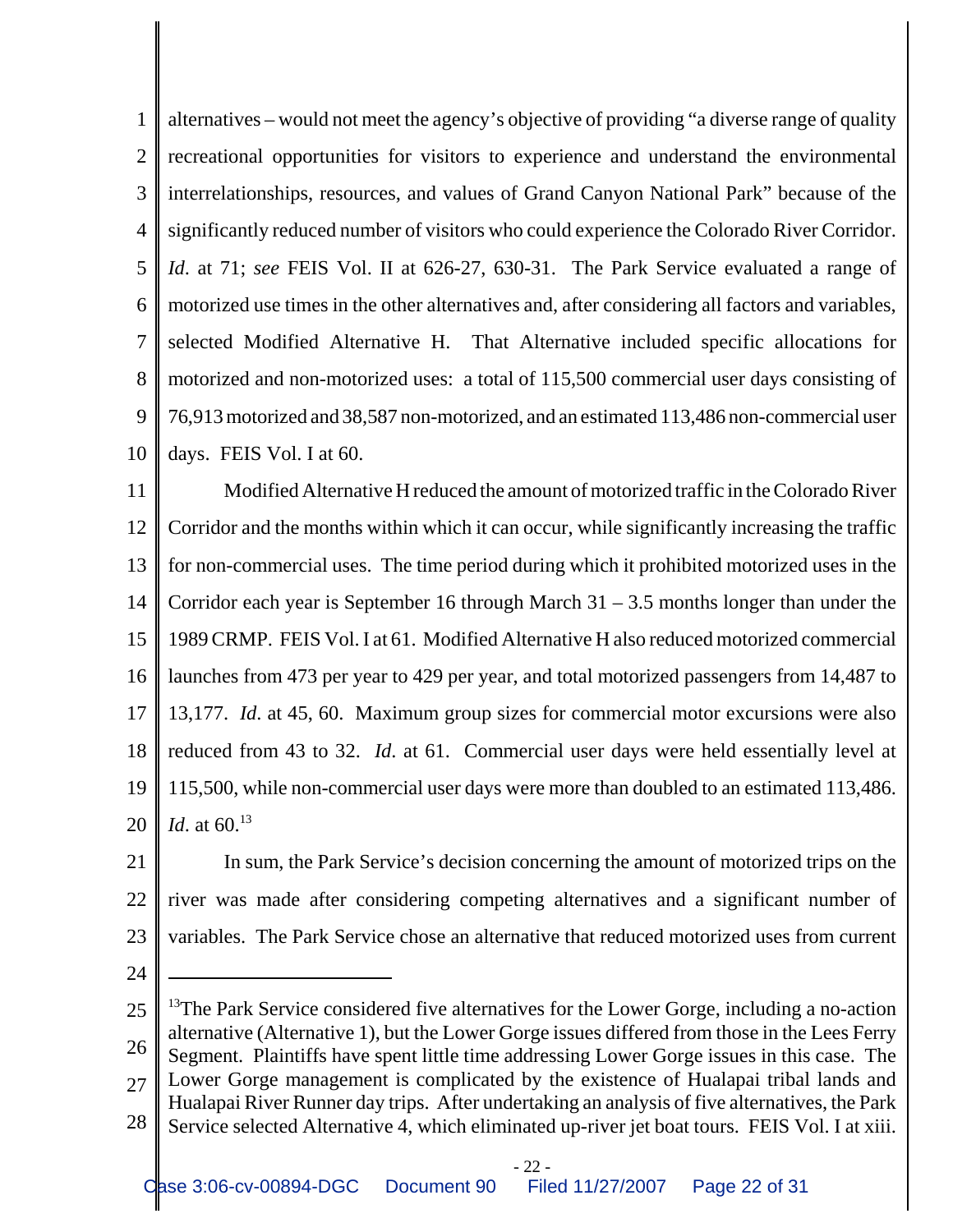1 2 3 levels. The Court is satisfied that the Park Service, as stated in the ROD, determined the "type and level" of traffic on the river that was "necessary and appropriate," including the type and level of motorized uses. ROD at 6.

4 5 6 7 8 9 10 11 12 13 14 15 16 17 18 19 20 21 Plaintiffs argue that even if the Park Service made such a determination, the determination was arbitrary and capricious. As noted above, however, the decision occurred only after an extensive analysis of various alternatives. Defendants have identified a number of factors in the Administrative Record that support the Park Service's decision to allow motorized traffic to continue. First, because motorized trips take less time to complete (10 days as opposed to 16 days for non-motorized trips), substantially more people can see the Park each year from the river if motorized trips continue. FEIS Vol. I at 33-34; Vol. III at 87-88, 328-29; AR 066574-80; SAR 015529, 016415. Second, motorized trips are frequently chartered for special-needs groups, educational classes, family reunions, or to support kayak or other paddle trips. AR 048368, 048920, 048972-73, 049081, 050205, 050290-92, 050710, 051222-27, 054067. Third, because of their increased mobility, motorized trips help alleviate overcrowding at popular campsites and attractions in the Corridor. FEIS Vol. I at 33-34; Vol. III at 302; AR 050205. Fourth, some individuals feel safer when traveling in motorized rafts. FEIS Vol. III at 312-313. In addition, studies performed as part of the DEIS found that visitors are able to experience the river as wilderness in the presence of motorized uses and that those who took motorized trips were significantly more likely to stress safety and trip length as the most important factors in the choosing the type of trip they took. SAR 015427- 29.

22 23 24 25 26 27 28 Given the "judicial presumption favoring the validity of administrative actions" and the "administrative discretion" granted the Park Service under the Concessions Act, *Kleppe*, 608 F.2d at 1254, the Court cannot conclude that the agency acted arbitrarily and capriciously when it found that the Modified Alternative H levels of motorized uses were "necessary and appropriate for public use and enjoyment" of the Colorado River Corridor. 16 U.S.C. § 5951(b). The question is not whether this Court agrees with the Park Service's decision, but whether it is reasonably supported by the Administrative Record. In light of

- 23 -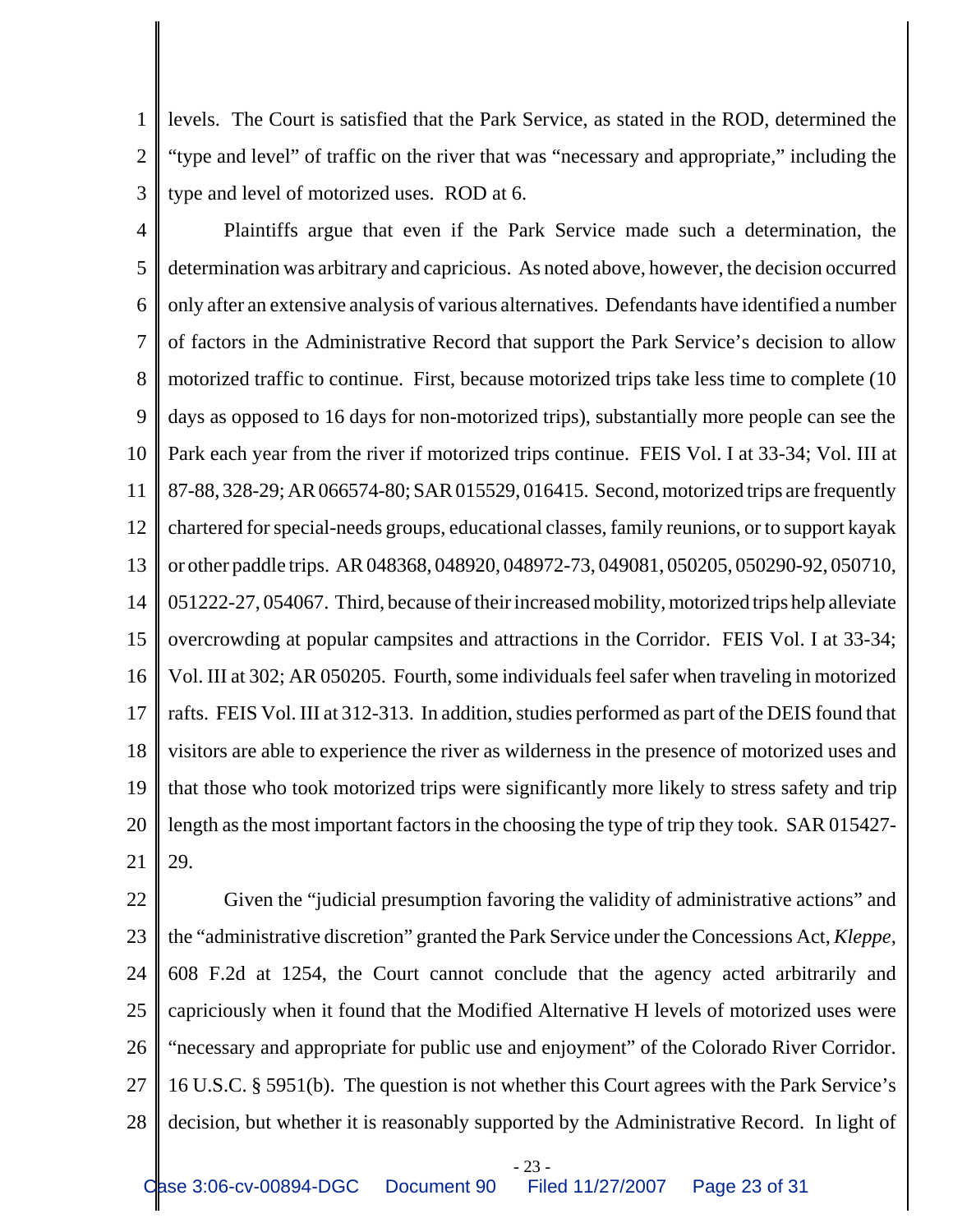1 the DEIS and FEIS analysis outlined above, the Court finds that it is.

2 3 4 5 6 7 8 9 10 11 12 13 Plaintiffs spend little time addressing the other policy statement of the Concessions Act – that the necessary and appropriate public uses should be "consistent to the highest practicable degree with the preservation and conservation of the resources and values of the unit." 16 U.S.C. § 5951(b). Read in isolation, this policy could eliminate all public uses of the Colorado River Corridor, motorized and non-motorized, because preservation of the natural resources of the Corridor would be accomplished to the "highest practicable degree" by eliminating all human interference. This is not what Congress intended. The Concessions Act, after all, authorizes the Park Service to permit commercial concessions in national parks. Rather, this policy must be achieved in light of the policy's preceding requirement – that uses be limited to those necessary and appropriate for public use of the parks. Once those necessary uses are identified, they must be managed to the highest practicable degree to preserve the resources and values of the Park.

14 15 16 17 18 19 20 The Court is satisfied that the Park Service did not act arbitrarily and capriciously when it concluded that Modified Alternative H was consistent to the highest practicable degree with preserving the resources and values of the Corridor. As noted above, the DEIS and FEIS evaluated Modified Alternative H and other alternatives against a large number of environmental factors. With the exception of the effects of motors on the soundscape of the Park, Plaintiffs do not challenge this evaluation. With respect to the effects on soundscape, the Court finds below that the Park Service did not act arbitrarily and capriciously.

21

**V. The Organic Act.**

22 23 24 25 26 27 28 The Organic Act provides that the Park Service "shall promote and regulate the use of . . . national parks . . . in such manner and by such means as will leave them unimpaired for the enjoyment of future generations." 16 U.S.C. § 1. The Act also provides that "[n]o natural curiosities, wonders, or objects of interest shall be leased, rented, or granted to anyone on such terms as to interfere with free access to them by the public[.]" 16 U.S.C. § 3. Plaintiffs contend that the 2006 CRMP is arbitrary and capricious because it permits commercial boaters to use the river at levels that interfere with free access by the public, and

- 24 -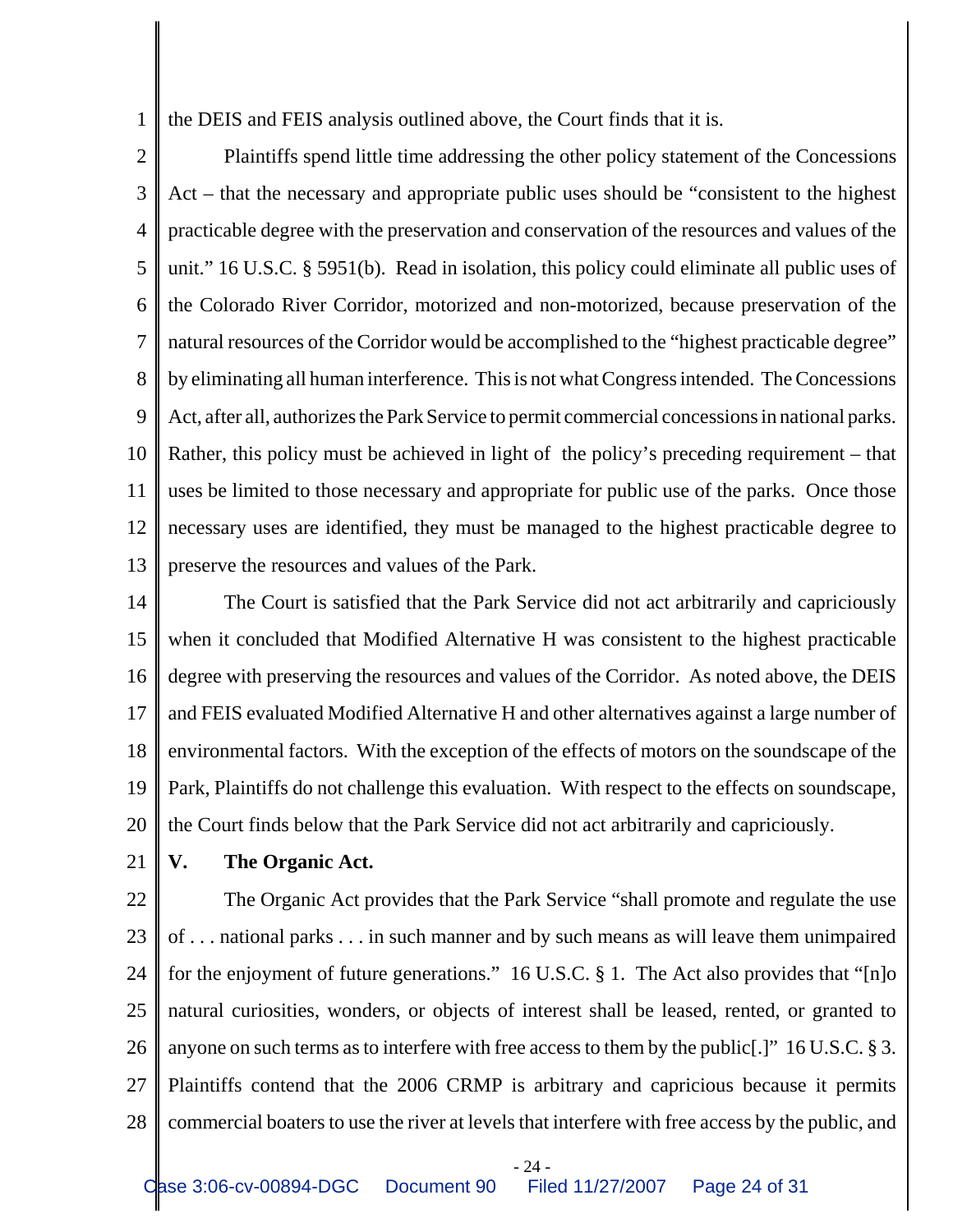1 because it concludes that motorized uses do not impair the natural soundscape of the Park.

2

## **A. Free Access.**

3 4 5 6 7 8 9 10 11 12 13 14 15 16 17 Plaintiffs argue that the allocation of river access between commercial and noncommercial users is inequitable and thus limits the free access of members of the public. As noted above, however, the Park Service has significantly increased the access of noncommercial users. The 2006 CRMP allocates 115,500 user days to commercial users and an estimated 113,486 user days to non-commercial users. *See* FEIS Vol. I at ix.<sup>14</sup> This is essentially the same allocation commercial users received under the 1989 CRMP, but a substantial increase from the 58,048 user days that non-commercial boaters received under the 1989 plan. Stated in different terms, the allocation of river time between commercial and non-commercial user days changed from 66.5% commercial and 33.5% non-commercial under the 1989 CRMP, to 50.4% commercial and 49.6% non-commercial under the 2006 CRMP. The 2006 CRMP also reduced the number of launches and passengers for commercial users while nearly doubling both categories for non-commercial users. FEIS Vol. I at 45, 60. It is noteworthy that neither GCROA, which consists of commercial river users, nor GCPBA, which consists of non-commercial users, agree with Plaintiffs. Both organizations contend that the Park Service's allocation of user days is reasonable.15

18

23

24 25 26 27 28 <sup>15</sup>Plaintiffs complain that a substantial portion of the additional non-commercial days are in the winter, and that the Park Service acted without evidence that boaters would use the river in the winter. Defendants note that the 2006 CRMP increases non-commercial user days in all seasons of the year. The FEIS also notes that "there is interest in trips during the winter. . . . [W]inter trips offer greater opportunities for quiet and solitude compared to other times of the year. The less crowded nature of winter months enhances wildlife viewing and cooler daytime temperatures are conducive to off-river hiking." FEIS Vol. I at 34 (emphasis omitted). Ninety percent of available winter dates were used between1998 and 2002 – 100%

<sup>19</sup> 20 21 22  $<sup>14</sup>$  Plaintiffs argue that user days are not a fair measure of use. While the Park Service has</sup> stated that "[d]aily launches are probably the most important use measure for measuring impacts to visitor use and experience," it also has noted that "[t]he daily number of people launching would probably provide similar information[.]" FEIS Vol. III at 55. The Court finds that user days – a factor of the number of people that launch and the number of days the trip lasts – is a reasonable basis for analysis. The Ninth Circuit used the same measure in *Kleppe*. *See* 608 F.2d 1250.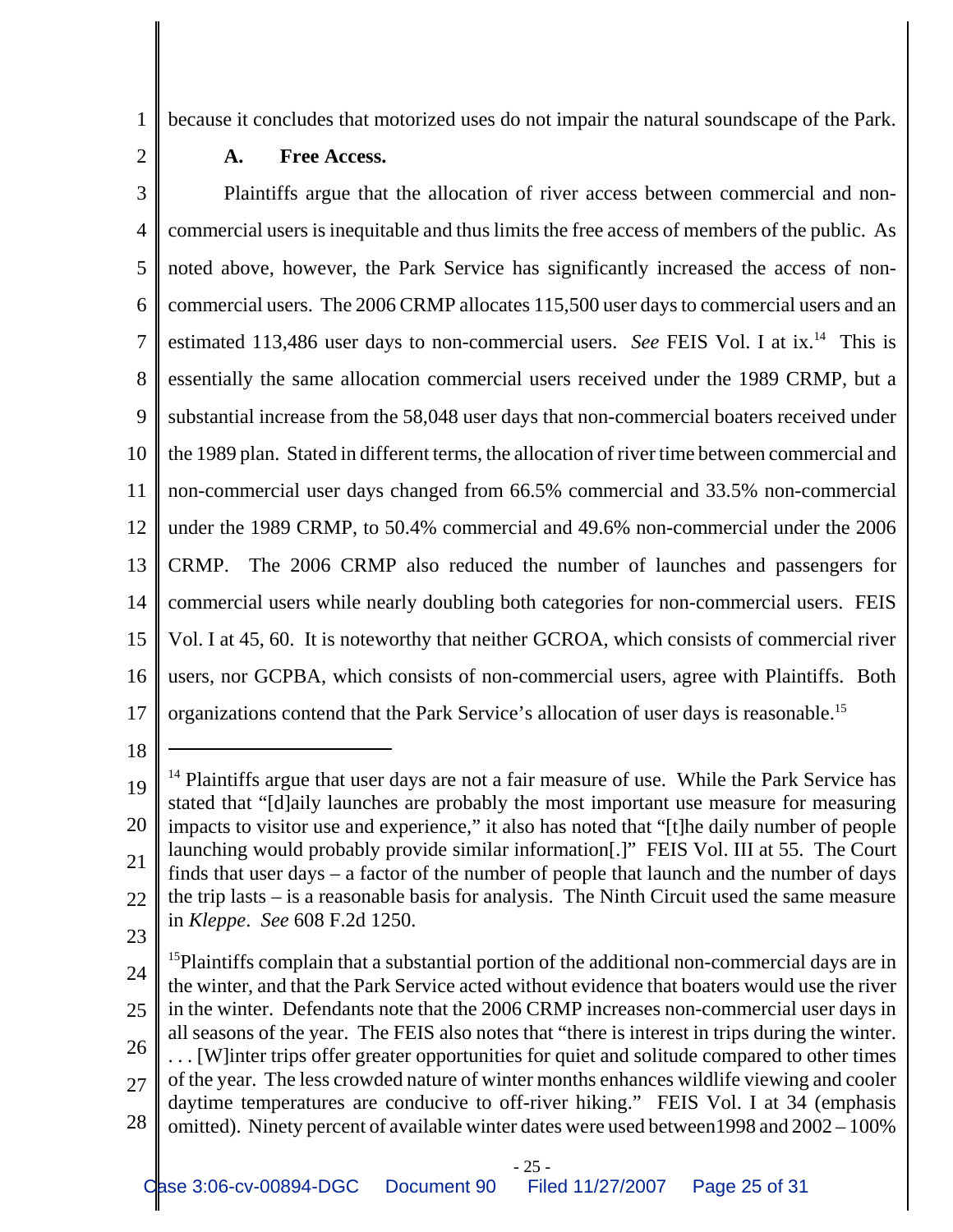| 1              | Plaintiffs argue that non-commercial users are required to wait for permits to run the                                                                                             |  |  |  |
|----------------|------------------------------------------------------------------------------------------------------------------------------------------------------------------------------------|--|--|--|
| $\overline{2}$ | river – sometimes for 10 or more years – while clients of commercial rafting companies                                                                                             |  |  |  |
| 3              | usually can book a trip within one year. They also assert that the current allocation favors                                                                                       |  |  |  |
| 4              | the wealthy who can afford commercial trips, and they criticize the Park Service for not                                                                                           |  |  |  |
| 5              | conducting a demand study that would have revealed the most equitable allocation. The                                                                                              |  |  |  |
| 6              | Court cannot conclude on this basis, however, that the CRMP is arbitrary and capricious.                                                                                           |  |  |  |
| 7              | The 2006 CRMP significantly revised the system for private boaters to obtain permits by                                                                                            |  |  |  |
| 8              | establishing a lottery system that is weighted to favor those who have not received a permit                                                                                       |  |  |  |
| 9              | in previous years. ROD at 20 (AR 109610). Moreover, surveys show that 61% of private                                                                                               |  |  |  |
| 10             | boaters have floated the Colorado River Corridor before, while only 20% of commercial                                                                                              |  |  |  |
| 11             | boaters were on repeat trips. SAR 015505. The existence of a waiting list therefore does not                                                                                       |  |  |  |
| 12             | necessarily show that more private boaters than commercial customers are awaiting their first                                                                                      |  |  |  |
| 13             | river trip. Finally, experts advised the Park Service that a demand study would cost more                                                                                          |  |  |  |
| 14             | than \$2 million and likely would be of limited value. FEIS Vol. III at 177.                                                                                                       |  |  |  |
| 15             | More generally, Plaintiffs tend to characterize the dispute as one between commercial                                                                                              |  |  |  |
| 16             | companies and private citizens. This is not the true nature of the issue:                                                                                                          |  |  |  |
| 17             | Throughout these proceedings [plaintiff] has persisted in viewing the dispute<br>as one between the recreational users of the river and the commercial                             |  |  |  |
| 18             | operators, whose use is for profit. It asserts that by giving a firm allocation to<br>the commercial operators to the disadvantage of those who wish to run the                    |  |  |  |
| 19             | river on their own the Service is commercializing the park. [Plaintiff] ignores<br>the fact that the commercial operators, as concessioners of the [Park] Service,                 |  |  |  |
| 20             | undertake a public function to provide services that the [Park Service] deems<br>desirable for those visiting the area. The basic face-off is not between the                      |  |  |  |
| 21             | commercial operators and the non-commercial users, but between those who<br>can make the run without professional assistance and those who cannot.                                 |  |  |  |
| 22             |                                                                                                                                                                                    |  |  |  |
| 23             | <i>Kleppe</i> , 608 F.2d at 1253-54 (internal citations omitted).                                                                                                                  |  |  |  |
| 24             | As noted above, a coalition of commercial and private boater organizations submitted                                                                                               |  |  |  |
| 25             | joint comments to the Park Service that supported an equal allocation of river time between                                                                                        |  |  |  |
| 26             |                                                                                                                                                                                    |  |  |  |
| 27             | when they were made available six months in advance. AR 107920, 109498. The Court<br>concludes that the Park Service had a reasonable basis for concluding that winter trips would |  |  |  |
| 28             | be used by non-commercial boaters.                                                                                                                                                 |  |  |  |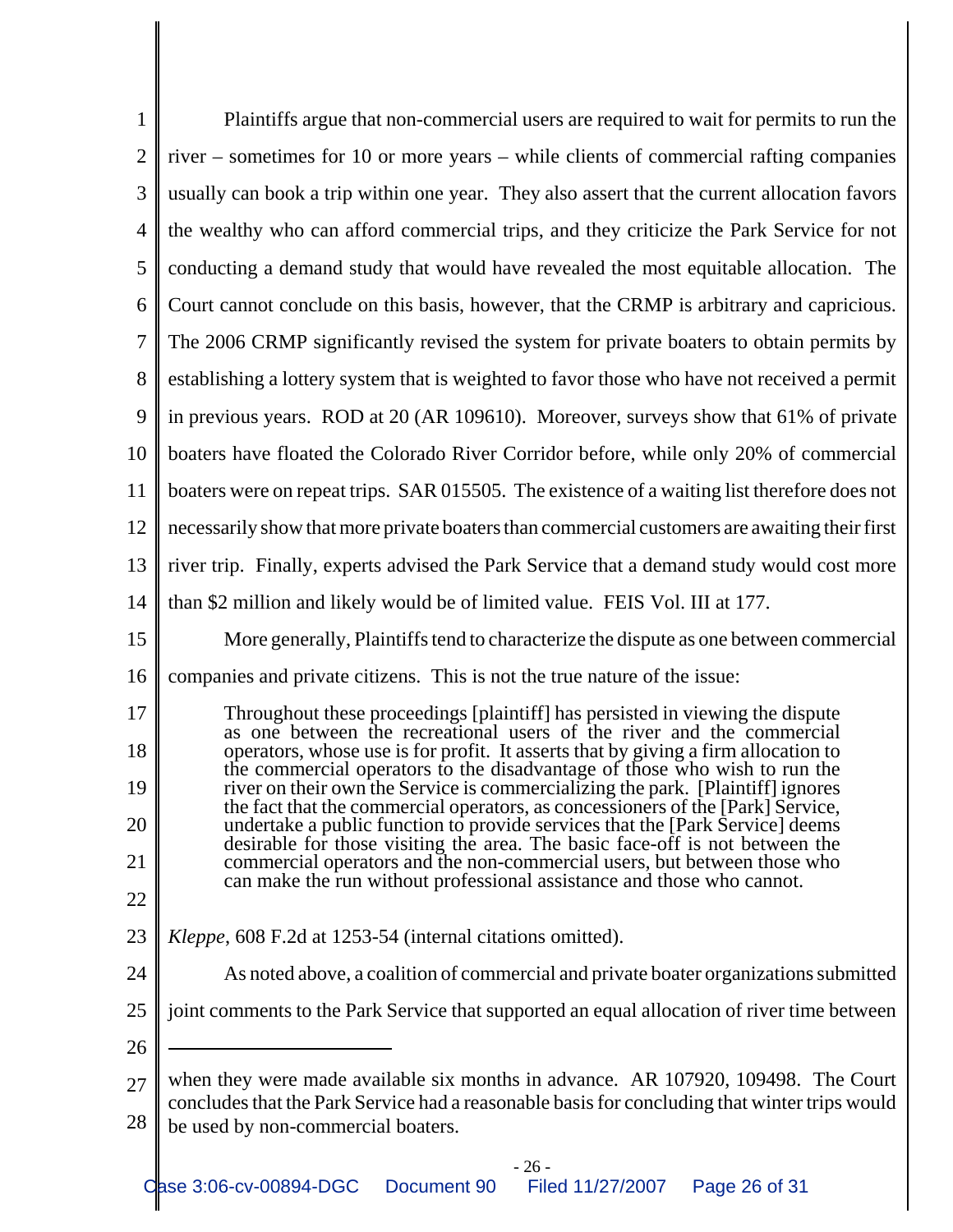1 2 commercial and non-commercial users on an annual basis. AR 060444-51. These users of the river apparently did not believe that such a system would interfere with free access.<sup>16</sup>

3

## **B. Impairment of the Natural Soundscape.**

4 5 6 7 Plaintiffs make several arguments in support of their claim that the Park Service acted arbitrarily and capriciously when it concluded that motorized uses of the Corridor do not impair the natural soundscape of the Park within the meaning of the Organic Act. The Court finds these arguments unpersuasive.

8 9 10 11 12 13 14 First, Plaintiffs contend that the Park Service used the wrong baseline – that it compared motor-generated sounds to the noise of the Corridor with aircraft flying overhead, rather than comparing motorized noises to the natural quiet of the Park. This argument is incorrect. The Park Service compared periods of noise from river traffic (motorized and nonmotorized) to periods when there was no noise. FEIS Vol. II at 348-87. The Park Service also evaluated the length of "noise-free intervals" when motorized traffic was in the Park. *See, e.g., id.* at 386.

15

16 Plaintiffs next contend that the Park Service failed to consider the cumulative effects of noise from river traffic. This also is incorrect. After comparing river traffic noise to

17

18 19 20 21 22 23 24 25 26 27 28  $^{16}$ In support of their argument, Plaintiffs submitted the affidavit of Donald W. Walls. Dkt. #71-2. Dr. Walls opines that an equal allocation between commercial and non-commercial boaters cannot be determined to be fair in the absence of a demand study, and that a lottery system that applies to all users would be more fair. As noted above, however, a panel of experts advised the Park Service in January of 2003 that a demand study was likely to cost \$2 million and be of limited use. FEIS Vol. III at 177. Dr. Walls does not address this advice and therefore does not provide a basis for concluding that the Park Service acted arbitrarily and capriciously when it decided not to conduct such a study. Moreover, although Dr. Walls opines that a lottery system would be more fair than the Park Service's equal allocation of days between commercial and non-commercial users, he does not address whether such a system – which would render the yearly demand for commercial services less predictable – would permit the continued operation of commercial river runners that the Park Service has found to be necessary and appropriate. Nor does Dr. Walls address the fact that a coalition of river users, including commercial and private users, supported the equal allocation adopted by the Park Service, or explain why the Park Service's consideration of such representative support was unreasonable. Dr. Walls' opinion, although a legitimate point of view, does not persuade the Court that the CRMP is arbitrary and capricious.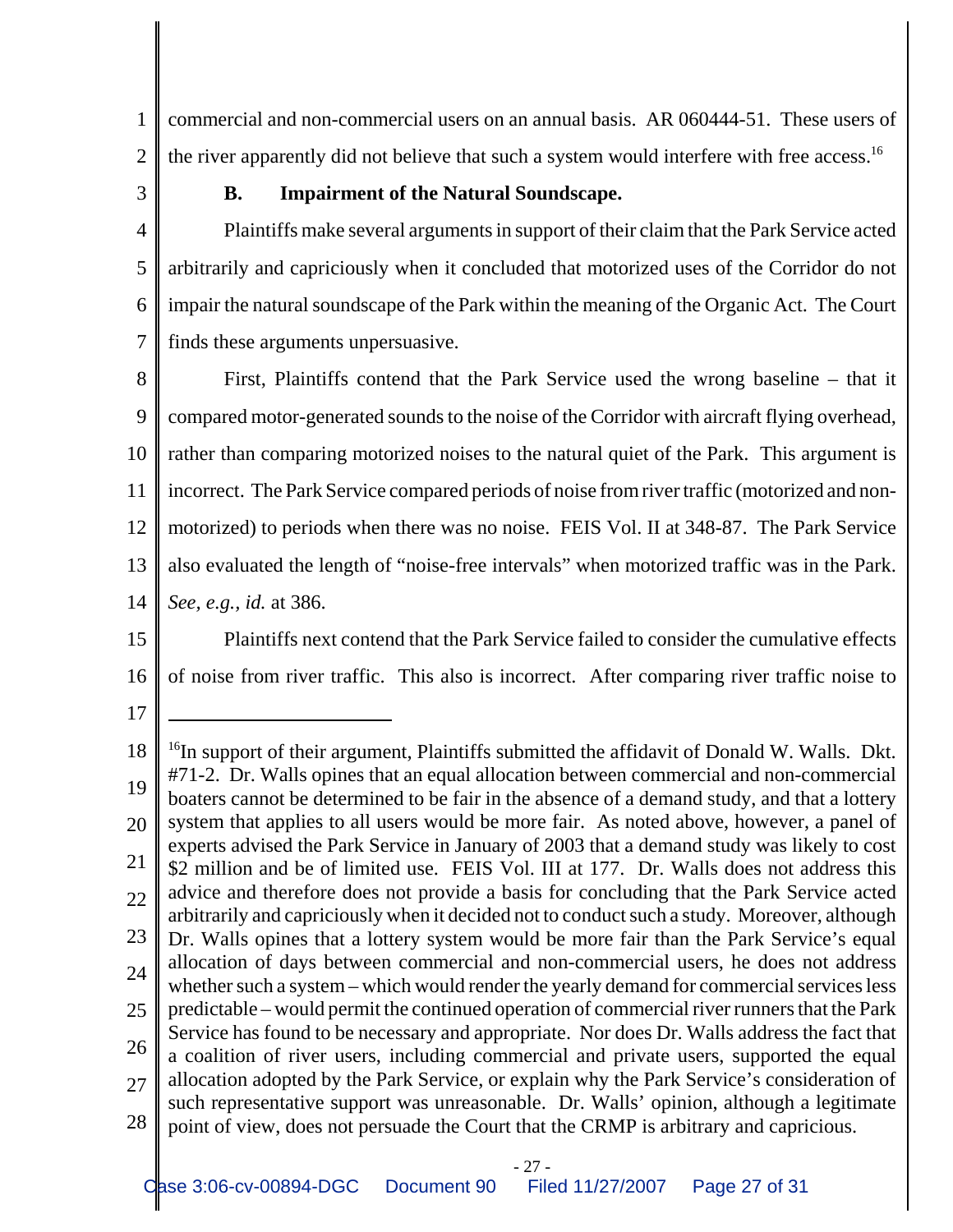1 2 natural background sounds, and evaluating noise-free intervals, the Park Service considered the cumulative effect of such noise when added to other sounds in the Park such as aircraft

3 overflights. The Park Service then reached the following conclusion:

Although Modified Alternative H would contribute to the overall cumulative effects of noise on the park's natural soundscape, even if all noise from all river recreation was eliminated from the park (including river-related helicopter flights at Whitmore), the cumulative effects of aircraft noise would still be adverse, short- to long-term, and major. There would still be 'significant adverse effects' on the natural soundscape due to frequent, periodic and noticeable noise from overflights, and 'substantial restoration of natural quiet' would not be achieved as required by Public Law 100-91 and other mandates.

9 *Id.* at 387 (emphasis omitted).

10 11 12 13 14 15 16 17 18 19 20 21 22 Plaintiffs contend that this cumulative analysis should have caused the Park Service to eliminate sounds from motorized river traffic. But if a cumulative analysis were to result in the elimination of all sounds that can be eliminated by the Park Service – in this case, all sounds other than aircraft overflights, which are not within the jurisdiction of the Park Service – then all human activity in the Park would be eliminated. And still the aircraft overflights would create substantial and adverse sound effects in the Park. Plaintiffs have articulated no principled basis upon which the Court can conclude that the Park Service should have eliminated motorized noises on the basis of such cumulative analysis, but not other human-caused noises such as hiking or non-motorized raft trips. The Court cannot conclude that the Park Service acted arbitrarily and capriciously when it concluded from a cumulative-effects analysis that motorized river traffic noise was not the source of serious sound problems in the Park and that elimination of such noise would not significantly improve the overall soundscape.

23

4

5

6

7

8

24 25 26 27 28 Finally, Plaintiffs argue that the Park Service failed to consider earlier environmental impact statements and a number of studies conducted in the 1970s, some of which found that river use impacted the soundscape within the Park. The Park Service relied primarily on studies conducted by noise experts in 1993 and 2003. FEIS Vol. II at 352-53. These studies included field acoustic measurements, including sounds from motorized and non-motorized raft trips. The studies determined the distance at which motorized rafts could be heard and

- 28 -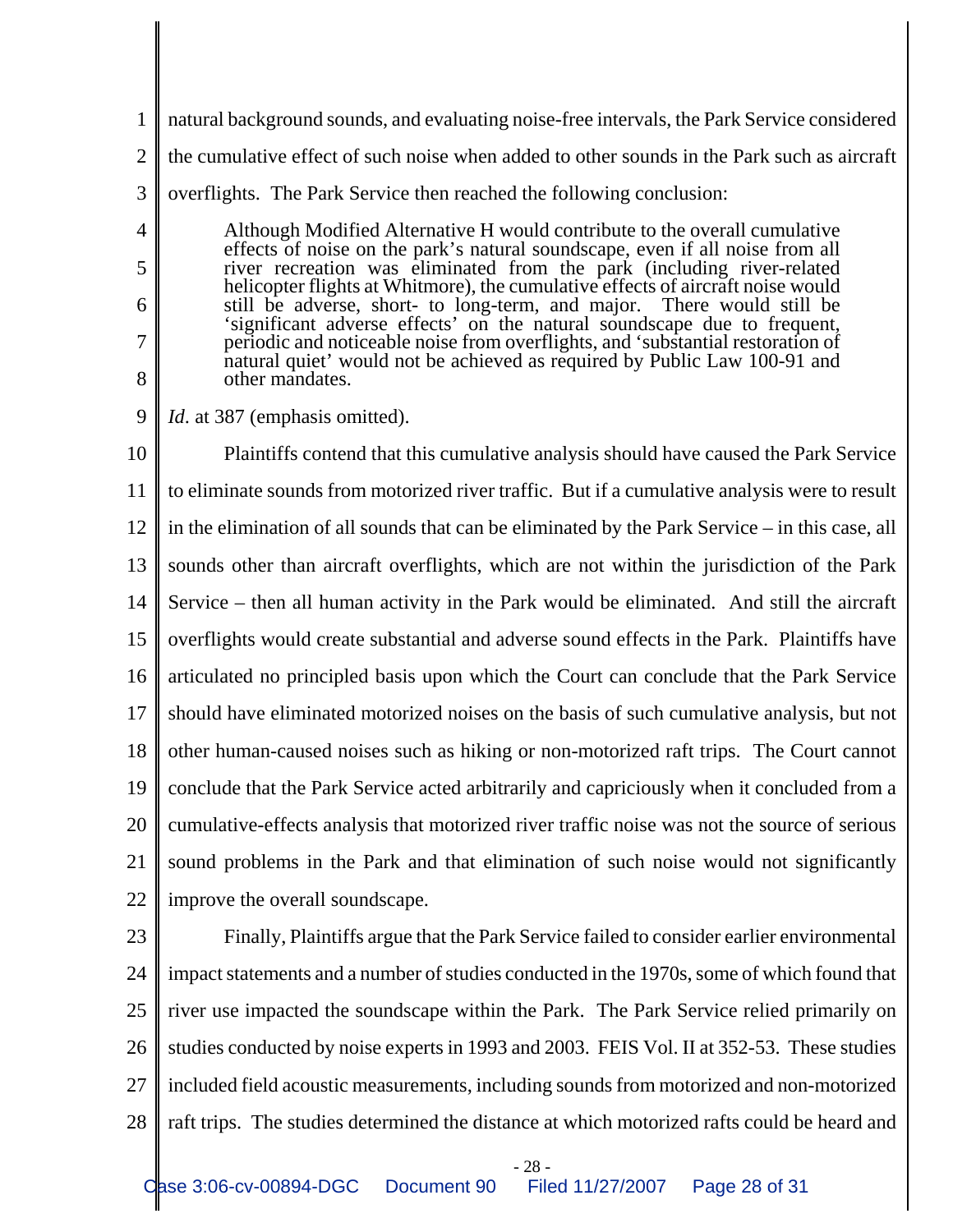1 2 3 4 the length of time they were audible while traveling down-river, when measured from fixed points in the Park. *Id*. The studies also evaluated the effects of other sounds such as water flow, wind, wildlife, human voices, helicopters, and aircraft overflights. *Id*. The studies provide a reasonable basis for evaluating sound effects within the Park.

5 6 7 8 9 10 Plaintiffs argue that the Park Service failed to consider 28 previous studies, but they identify no specific studies for the Court to consider. Nor do Plaintiffs cite any recent studies that call into question the findings of the 1993 and 2003 studies. Defendants also note that any studies conducted in the 1970s would have concerned louder two-stroke engines rather than the quieter and cleaner four-stroke engines now used in the Corridor. Finally, the 2003 study specifically considered and summarized the earlier studies relied on by Plaintiffs.

11 12 13 Given all of these considerations, the Court cannot conclude that the Park Service acted arbitrarily and capriciously when it concluded that motorized uses do not impair the soundscape of the Park within the meaning of the Organic Act.

#### 14 **VI. NEPA.**

15 16 17 18 Plaintiffs claim that the 2006 CRMP is arbitrary and capricious because it failed to comply with NEPA, 42 U.S.C. § 4321 *et seq.* Specifically, Plaintiffs contend that the Park Service failed to take a "hard look" at cumulative sound impacts and failed to use high quality information or accurate scientific analysis.

19 20 21 22 23 24 25 Under NEPA, federal agencies must prepare detailed environmental impact statements for "major federal actions significantly affecting the quality of the human environment." 42 U.S.C. § 4332(2)(c). "NEPA does not work by mandating that agencies achieve particular substantive environmental results." *Marsh v. ONRC*, 490 U.S. 360, 371 (1989). "NEPA's goal is satisfied once . . . information is properly disclosed; thus, NEPA exists to ensure a process, not to ensure any result." *Inland Empire Pub. Lands Council v. U.S. Forest Serv.*, 88 F.3d 754, 758 (9th Cir.1996).

26 27 28 Judicial review of an environmental impact statement is "extremely limited." *Nat'l Parks & Conservation Ass'n v. U.S. Dept. of Transp.*, 222 F.3d 677, 680 (9th Cir. 2000). A court evaluates such a statement only to determine whether it "contains a reasonably

- 29 -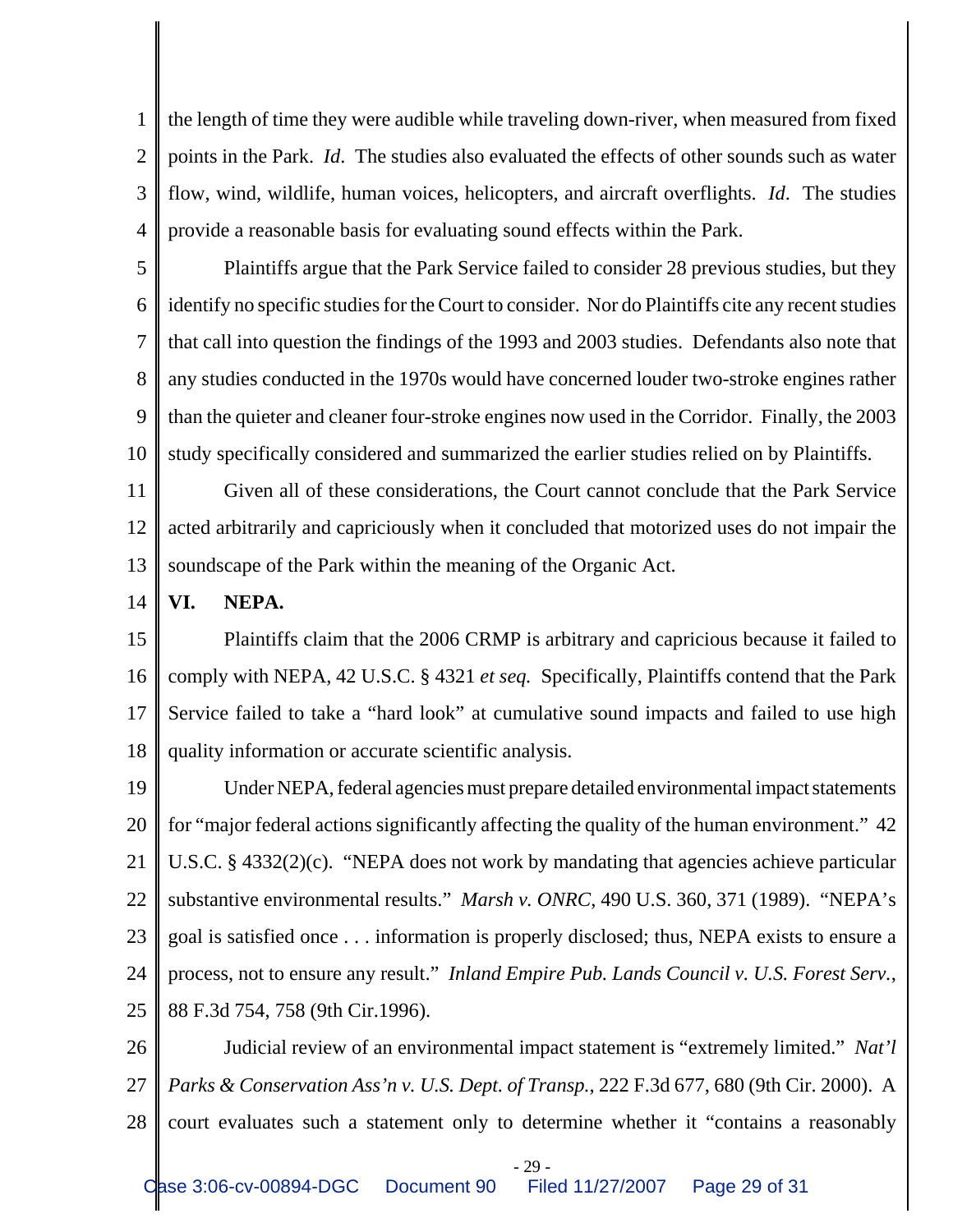1 2 3 4 5 6 thorough discussion of the significant aspects of the probable environmental consequences" of the challenged action. *Or. Envtl. Council v. Kunzman*, 817 F.2d 484, 492 (9th Cir. 1987) (internal quotes and citation omitted). A court "need not fly-speck the document and hold it insufficient on the basis of inconsequential, technical difficulties, but will instead employ a rule of reason." *Swanson v. U.S. Forest Serv.*, 87 F.3d 339, 343 (9th Cir. 1996) (internal quotes and citation omitted).

7 8 9 10 11 12 13 14 15 16 Plaintiffs contend that the Park Service failed to take a "hard look" at the cumulative impacts of noise on the Park as required by 40 C.F.R. §§ 1502, 1508.7. The Court disagrees. As described in the preceding section, the Park Service specifically considered the cumulative effects of noise on the river environment, including noise from river traffic, helicopters, and aircraft overflights. A cumulative noise analysis was performed for each of the alternatives considered for the Lees Ferry Segment. FEIS Vol. II at 348-86. A similar cumulative impact analysis was presented for each of the Lower Gorge alternatives. FEIS Vol. II at 387-404. Plaintiffs provide no record citations or analysis for impacts they say should have been considered cumulatively. The Court concludes that the Park Service took a hard look at the cumulative impacts of noise from river traffic, including motorized traffic.

17 18 19 20 21 22 Plaintiffs also contend that the Park Service failed to use high quality information or accurate scientific analysis, but Plaintiffs provide no factual basis for this argument. As Defendants note, the bibliography for the FEIS includes more than 500 technical and scientific references. The Court cannot conclude that the Park Service acted arbitrarily and capriciously by failing to consider high quality information or appropriate scientific analyses. **VII. Conclusion.**

23 24 25 26 Plaintiffs have failed to establish that the Park Service acted arbitrarily and capriciously when it adopted the 2006 CRMP. The Court accordingly will grant the summary judgment motions of Defendants and Intervenors and deny the summary judgment motion of Plaintiffs.

27

28

# **IT IS ORDERED:**

1. Defendants' motion for summary judgment (Dkt. #64) is **granted**.

- 30 -